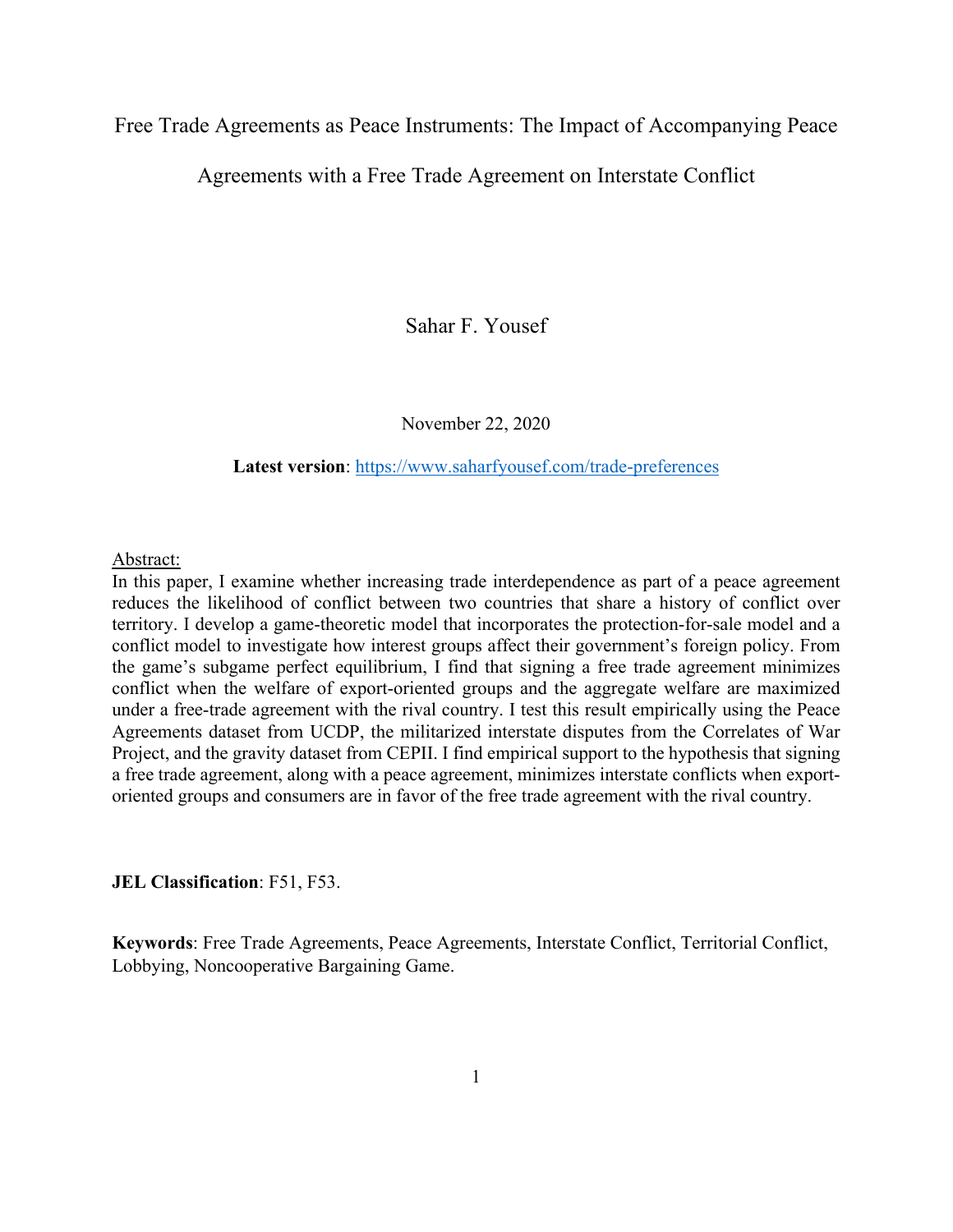# Free Trade Agreements as Peace Instruments: The Impact of Accompanying Peace Agreements with a Free Trade Agreement on Interstate Conflict

#### 1. Introduction

Between 1993 and 1995, the Palestinian Liberation Organization and the Israeli government signed two peace agreements, the Oslo Accords I and II, and a trade agreement that created a customs union between the countries, the Paris Agreement. The idea was to sign a combination of peace and trade agreements to end the decades-long conflict over territory and achieve perpetual peace on the premises of the liberal peace theory. This theory states that increasing economic interdependence between countries increases the opportunity cost of waging any future conflicts due to the financial losses that the countries incur when fighting with their trading partners (Polachek, 1980).

Alas, the peace did not last for more than a few years before skirmishes started between Israelis and Palestinians by the end of the 1990s. By September 2000, the second *intifada*  (uprising) started, and the two countries were farther from peace than they were a decade earlier (Said, 2000). The failure of the peace process between Israel and the Palestinians does not necessarily debunk the liberal peace theory. Instead, it suggests that using trade as a peace instrument may not necessarily succeed.

Whereas the liberal peace theory suggests that economic interdependence leads to peace, economic realism indicates that the opposite is true. Economic realism states that increasing economic interdependence between countries increases their vulnerability and threatens their national security (Grieco, 1988). In the middle of the spectrum between these two theories lies the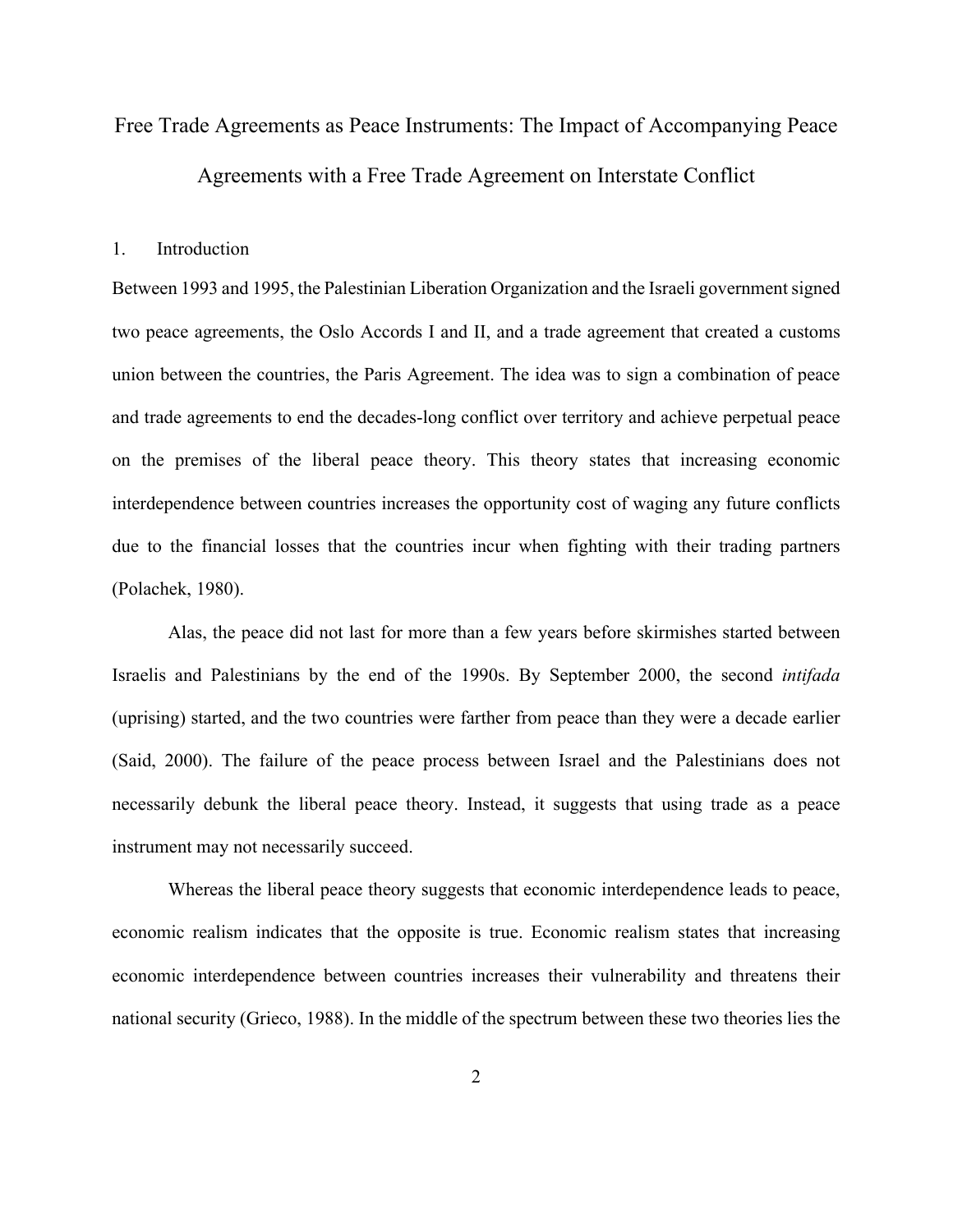pluralist theory. The pluralist theory proposes that governments are neither social welfare maximizers nor national security maximizers. Pluralists believe that a government's decisions primarily depend on the preferences of the organized interest groups in the country. An increase in economic interdependence could promote peace if it creates politically organized interest groups that will operate as peacekeepers to protect their financial interests (McDonald, 2009; Simmons, 2003).

The consensus on the empirical relationship between economic interdependence and interstate conflict is the same as that on its theoretical relationship; it does not exist. Theoretically, realists believe that economic interdependence leads to more instability (Mearsheimer, 1990; Waltz, 1970), while liberals believe that it can pacify interstate relations (Deutsch, et al., 1957; Doyle, 1997; Keohane, 1990). Empirically, scholars are finding varying results, as well. Some studies find a negative effect of economic interdependence on interstate conflict (Russett & Oneal, 2001; Tanious, 2019), while others find a positive impact (Barbieri, 2002). Still, others find no statistically significant relationship between interdependence and conflict (Kim & Rousseau, 2005).

One explanation for the discrepancy in the results is that the effect of economic interdependence on interstate conflict depends on the countries' polity type. Highly democratic countries are likely to have a larger conflict-reducing effect of interdependence compared to less democratic countries, while autocracies are more likely to initiate conflict as a result of an increase in their economic interdependence with their adversary (Park, 2018). Another explanation is that the variation of the effect depends on the disputed issue. If the disputed issue is a territory or a diplomatic reason, i.e., a *realpolitik* issue, then increasing economic interdependence will lower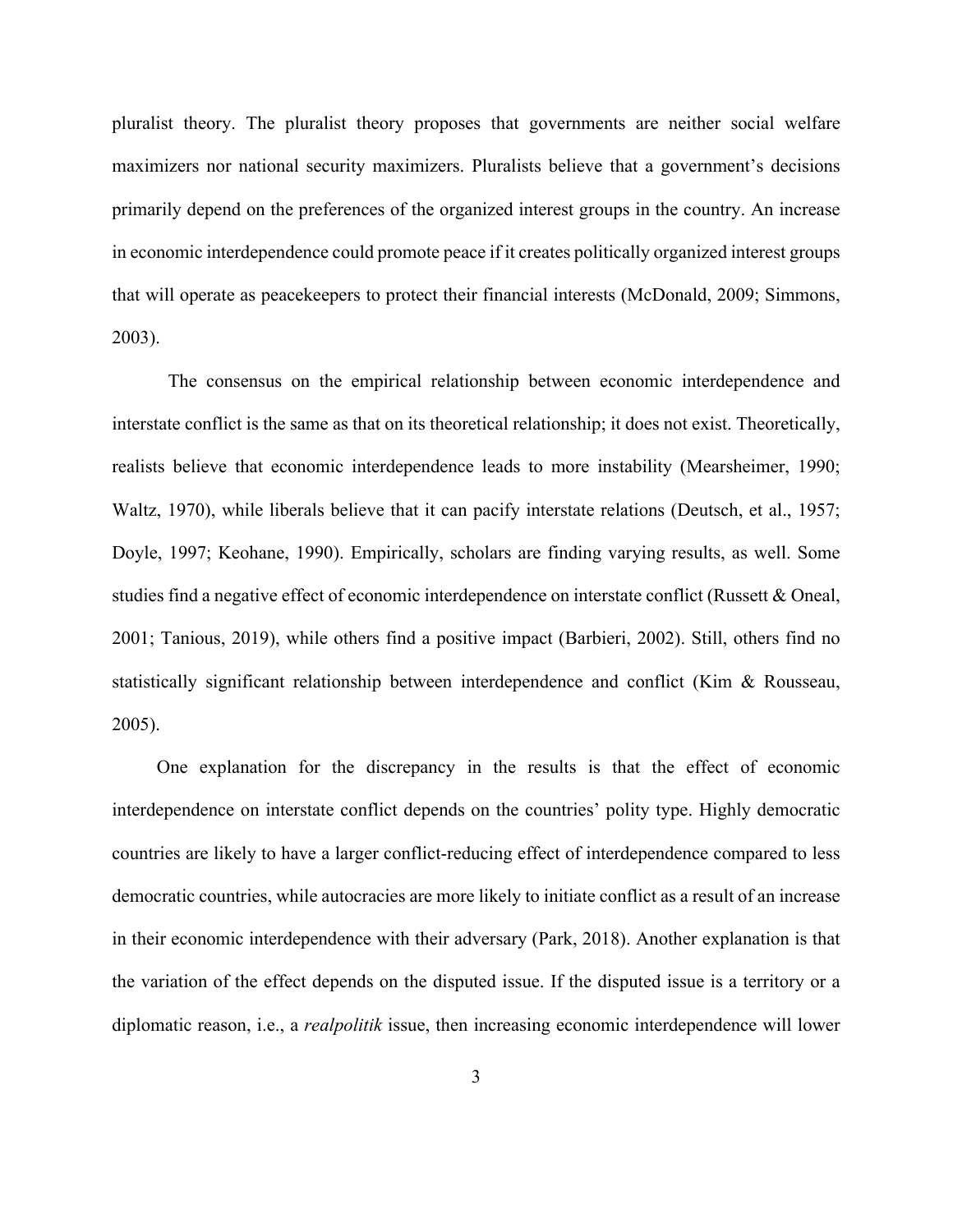the likelihood of interstate conflict (Bell & Long, 2016). In contrast, if the disputed issue is humanitarian or economic, or an issue related to changing the other country's regime or policies, increasing economic interdependence will lead to an increase in interstate conflict (Bell & Long, 2016).

In this paper, I study whether increasing trade interdependence as part of a peace agreement reduces the likelihood of conflict between two countries that share a history of conflict over a contiguous territory. To be more specific, I study whether signing a free trade agreement along with a peace agreement lowers the likelihood of conflict when at least one of two conditions is met. First, the export-oriented groups from one country would benefit financially from having more peaceful relations with the other country. Second, the consumers in one country are highly dependent on imports from the other country. I start with a game-theoretic model built on the protection-for-sale model and the conflict model to explore the mechanism through which organized interest groups influence their government's foreign policy with the other country. I find the subgame perfect equilibrium, and from the equilibrium, I find the two conditions that would make the combination of a peace agreement and a free trade agreement that best route to minimize the probability of conflict. I test them empirically using a panel of 254 directed dyads from 1995 to 2010 and a linear probability model with fixed effects. The sample of countries used is limited to those that fought over a contiguous territory over the past two centuries, and the territory transferred from one country's homeland to the other.

Sellak (2019) investigates a similar research question to study the effect of economic interdependence on the likelihood of interstate conflicts between countries disputing over unclaimed, external territories rich in natural resources. This paper differs from Sellak (2019) in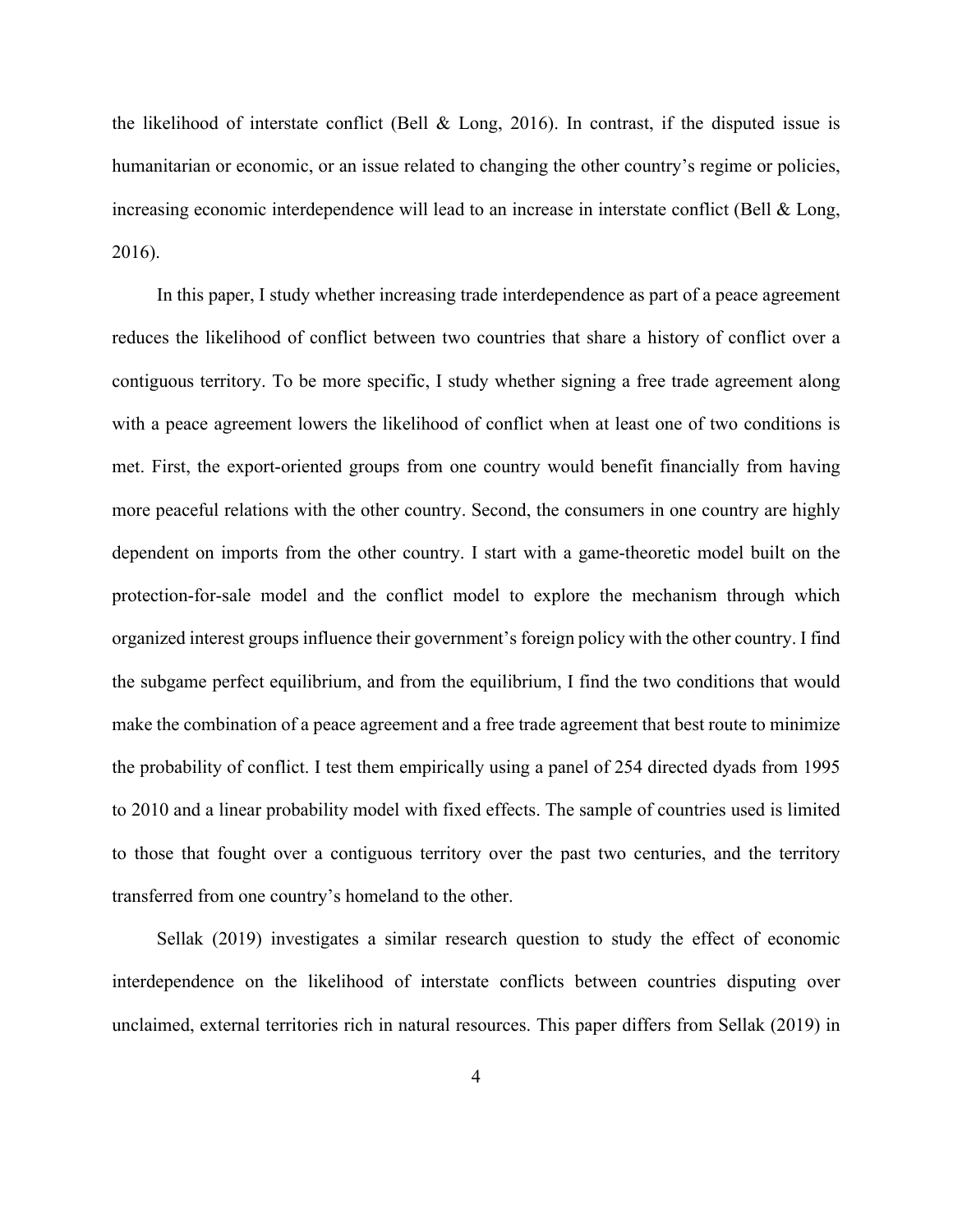several ways. First, I focus on conflict between countries that are disputing over a territory claimed by one of them and is part of its homeland. Second, since the territory is contiguous to both countries, any militarized conflict between the two happens on or near their homeland, eliminating the chance to have a proxy war, which is the type of conflict that one would expect in Sellak's theoretical model. One consequence of not having a proxy war is that the people, businesses, and infrastructure will be affected by the conflict, increasing the overall cost of a militarized conflict. Third, the primary assumption in my model is that the disputed territory has some sort of a sentimental value, it could have natural resources, but that is not necessary; thus, controlling the territory does not necessarily affect any of the countries' factors of production.

There are three main contributions of this paper. Theoretically, I show how the trade preferences of organized interest groups can influence the country's foreign policy with its rival. I also present the different conditions under which various trade agreements can minimize the likelihood of conflict. I find that a free trade agreement reduces the probability of conflict if exportoriented groups are in favor of liberalizing trade with the other country or when the consumers are highly dependent on imports from the other country, and therefore, are in favor of freer trade. Empirically, I show how signing a free trade agreement, along with a peace agreement, can lower the likelihood of conflict. I find empirical support to the hypothesis that signing a free trade agreement along with a peace agreement reduces the probability of conflict when consumers and export-oriented groups stand to benefit from liberalizing trade.

The remainder of the paper is organized as follows. In the second section, I outline the theoretical model, examine three different peace proposals, find the subgame perfect equilibrium. In the third section, I discuss the data sources and outline the empirical model. In the fourth section,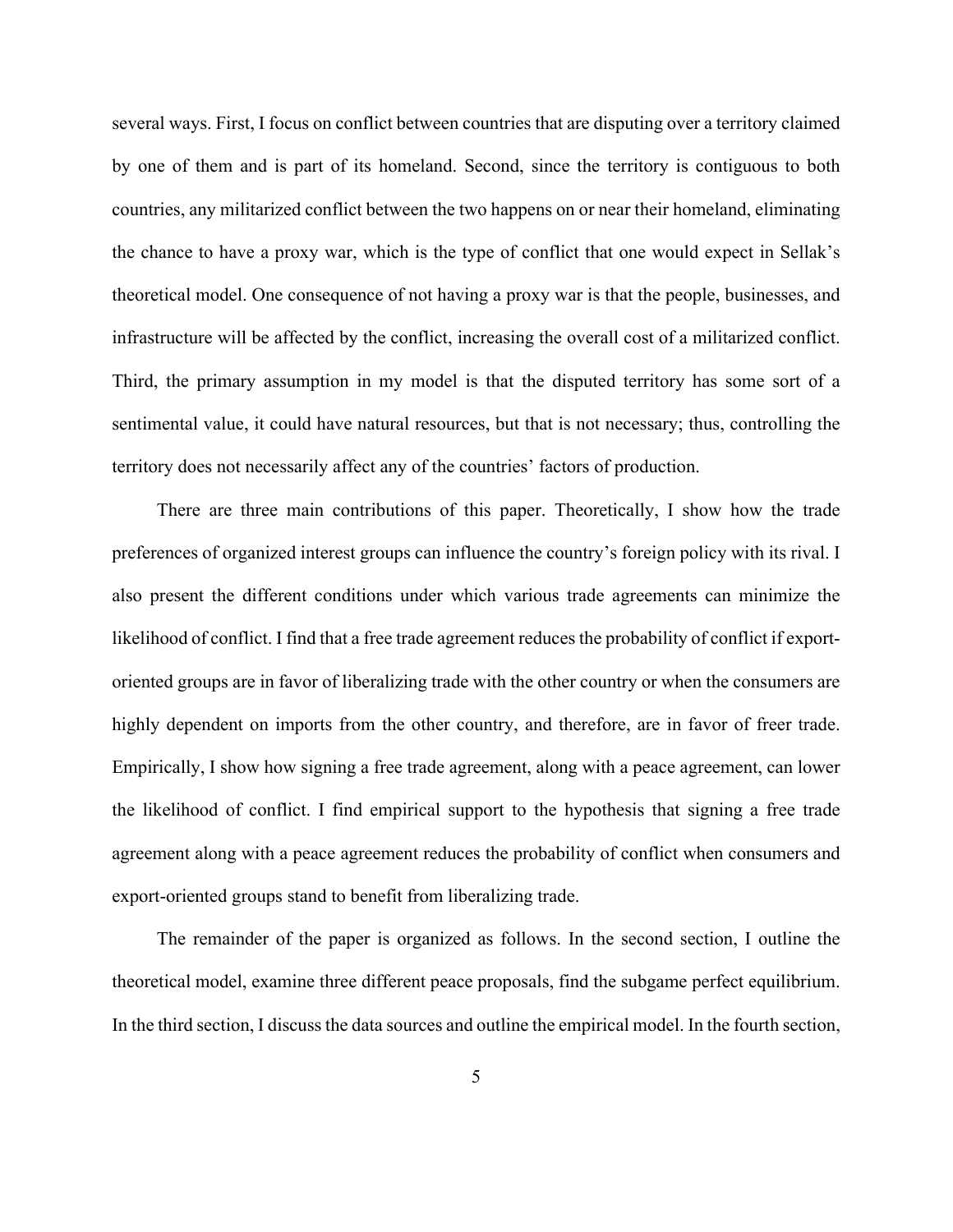I discuss the results. In the fifth section, I conclude.

# 2. Theoretical Framework<sup>[1](#page-5-0)</sup>

Two small countries,  $s \in \{A, B\}$ , are disputing over a divisible object of value T. The object is a territory with historical importance to both countries but no direct impact on production. Assume that the countries are similar in their political and economic systems but may differ in their tastes, endowments, and political conditions. Due to the current dispute between the countries and sharing a history of conflict between them, no trade exists between countries A and B. The countries have two options to end their dispute: go to war,  $W$ , or negotiate,  $N$ <sup>[2](#page-5-1)</sup>. If they negotiate, there are three proposed solutions; they can sign a peace treaty,  $PA$ , sign a peace treaty and a preferential trade agreement,  $PTA$ , or sign a peace treaty and a free trade agreement,  $FTA<sup>3</sup>$ . If they fight, the winner gets the territory while the loser gets nothing, and both governments bear a cost,  $\mathcal{M}_s^W > 0$ ;  $M_s^{R-W} = 0$  where  $R_{-w} = \{PA, PTA, FTA\}$ . Assume that the cost of conflict is less than the value of the territory,  $\mathcal{M}_{s}^{W} < T$ . The peace treaty signed is an agreement to divide the territory among themselves. If the negotiations fail, there is still a possibility to go to war.

I use a four-stage game with incomplete information to study the decision-making process at both the domestic and international levels. The players of this game are the organized interest groups in both countries,  $L_A$  and  $L_B$ , and the governments of countries A and B. In the first stage, each interest group in each country will offer a contribution schedule,  $C_{is}^{R}$   $(p_s, h_{-s}) \leq 0$ , to its

<span id="page-5-0"></span><sup>&</sup>lt;sup>1</sup> The objective function in the theoretical model is built heavily on the protection-for-sale model that was developed by Grossman and Helpman to study the equilibrium structure of trade protection and the politics of trade agreements (Grossman & Helpman, 1994; 1995a; 1995b).

<span id="page-5-1"></span> $2$ <sup>2</sup> The option to "go to war" also includes any militarized conflict, and not necessarily an all-out war.

<sup>&</sup>lt;sup>3</sup> The difference here between the preferential trade agreement and the free trade agreement is that there will still be positive tariffs levied on certain or all products in a preferential trade agreement. On the other hand, no products will be exempted from trade liberalization under a free trade agreement.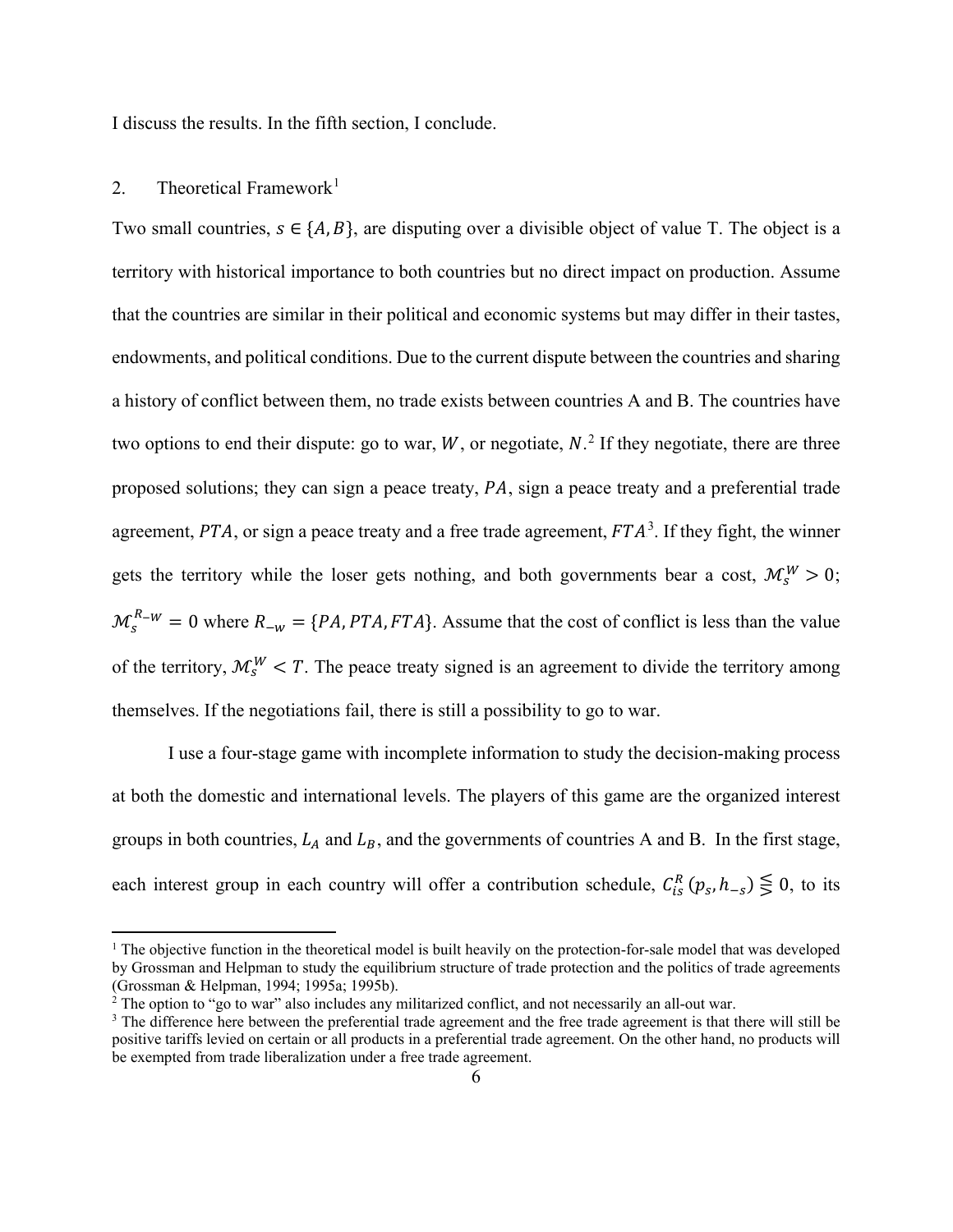government.[4](#page-6-0) The contributions of most interest groups will be nonnegative; however, in some instances in which the members of an organized interest group share a political ideology, they could "punish" the government if they deemed its policies to be politically undesirable. Each contribution schedule is a continuous function of the interest group's home country's price vector that will be chosen based on the governments' decisions and the hostility level of the other government. After receiving the offers, the governments simultaneously decide whether to fight or negotiate a peaceful settlement. If at least one country chooses to go to war, both countries will fight. If both countries decide to negotiate, they can negotiate either a peace agreement only or a peace agreement accompanied by a preferential or a free trade agreement. The peace agreement negotiated will be an offer  $T_B^{R-W}$  that country A will make in the third stage.<sup>[5](#page-6-1)</sup> In the fourth stage, country B will make its decision. If country B accepts, the dispute will end; B gets  $T_B^{R-W}$  of the territory, while A gets  $T_A^{R-W} = T - T_B^{R-W}$ . If B rejects, the countries will go to war. [Figure 1](#page-29-0) is the extensive form of this game.

### [INSERT [Figure 1](#page-29-0) HERE]

Assume that individuals in each country s have similar utility functions. Assume that there is a numeraire good  $x_0$  and nonnumeraire goods  $x_i$ , where  $i = 1, ..., n$ .<sup>[6](#page-6-2)</sup> Assume that  $x_0$  is manufactured by labor only, while  $x_i$  is manufactured by both labor and a sector-specific input. Furthermore, assume that each individual endures some cost due to war,  $c_s^W > 0$ .<sup>[7](#page-6-3)</sup> On the other hand, if the government chooses a peaceful solution while the other country is being hostile, each

<span id="page-6-0"></span><sup>&</sup>lt;sup>4</sup> The contribution schedules are set noncooperatively. Also, assume that no interest group will make an offer to the foreign country.

<span id="page-6-1"></span><sup>5</sup> Assume that the territory is currently under A's control.

<span id="page-6-2"></span><sup>&</sup>lt;sup>6</sup> "n" indexes the number of nonnumeraire goods in each country.

<span id="page-6-3"></span><sup>&</sup>lt;sup>7</sup> For example, this could be due to being traumatized by war. In this case,  $c_s^{PA} = c_s^{PTA} = c_s^{FTA} = 0$ .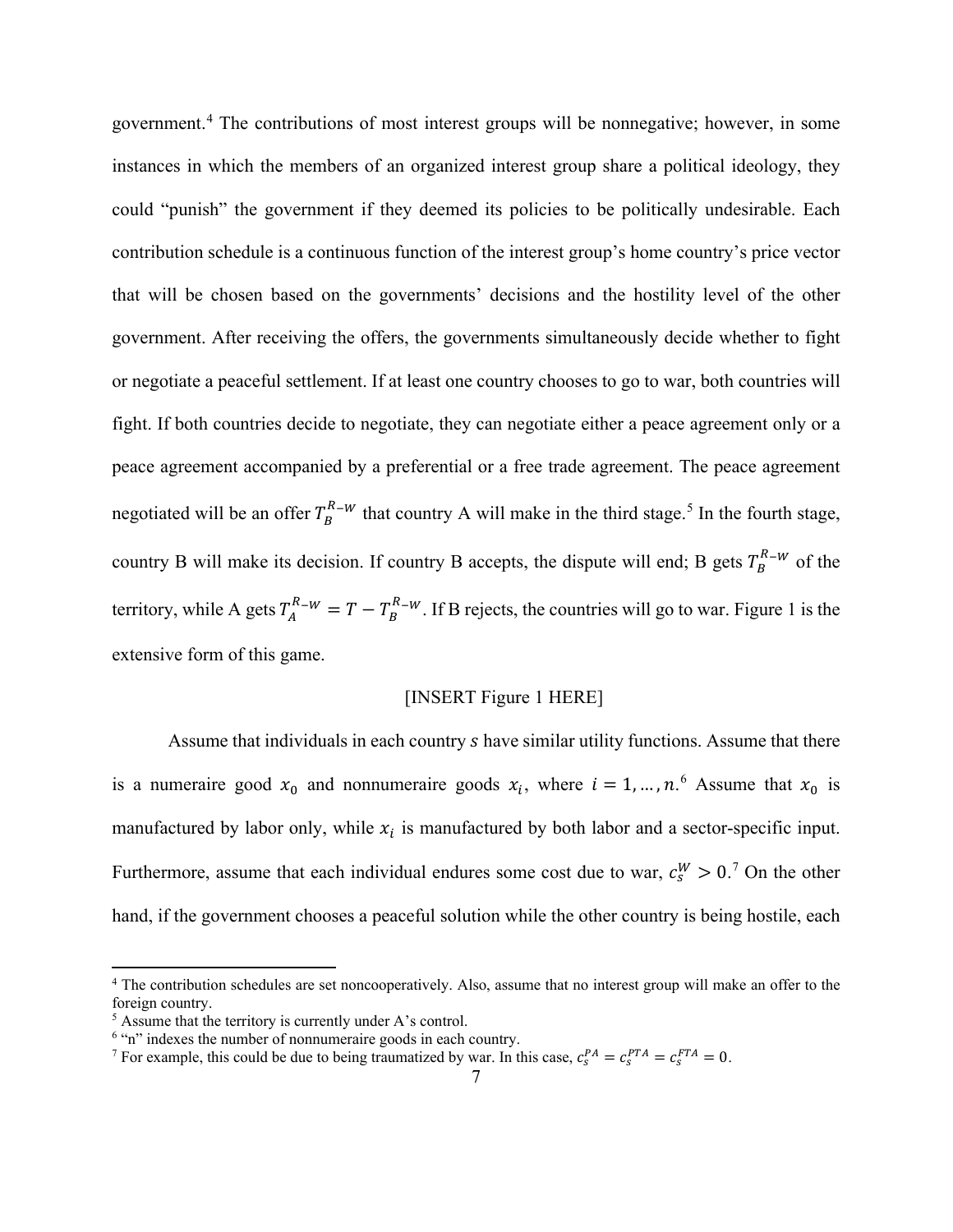individual will face a cost of diplomatic normalization,  $\eta_s^{R-W}(h_{-s}) \ge 0$ , which is increasing in the hostility level of the other country.<sup>[8](#page-7-0)</sup> The utility function for each individual takes the following form:  $u_s = x_{0s} + \sum_{i=1}^{n_s} u_{is}(x_{is}) - c_s^R - \eta_s^R(h_{-s})$ . Let the demand for each good be  $x_{is} = d_{is}(p_{is})$ where  $d_{is}(\cdot)$  is the inverse of  $u'_{is}(x_{is})$  and  $p_{is}$  is the price of the nonnumeraire good *i* in country *s* where  $p_{is} = \tau_{is}\pi_i$ ;  $\tau_{is}$  is the ad valorem trade tax or subsidy on good *i* imposed by country *s* and  $\pi_i$  is the offshore price of good *i*. Let  $p_s$  be the price vector of all nonnumeraire goods in country s;  $p_s = (p_{1s}, p_{2s}, ..., p_{ns})$ . Consumer surplus in country s is  $S_s(p_s) = \sum_i u_{is} [d_{is}(p_{is})]$  –  $\Sigma_i p_{is} d_{is}(p_{is})$ . Let  $\Pi_{is}^R(p_{is})$  be the aggregate rent accruing to the specific factor used in producing good  $x_i$  in country s and  $y_{is}^R(p_{is}) = \prod_{is}^{R'}(p_{is})$  is the domestic output of good  $x_i$  in country s.<sup>[9](#page-7-1)</sup> Let  $N_s$  be the population of country s. The per capita net revenue from all taxes and subsidies is  $r_s^R(p_s) = \sum_i (p_{is} - \pi_i) [d_{is}(p_{is}) - \frac{1}{N_s} y_{is}^R(p_{is})]$ .<sup>[10](#page-7-2)</sup>

Assume that in country s, in some exogenous set of sectors, denoted  $L_s$ , the specific-factor owners have been able to overcome the free-riding problem and organize themselves into interest groups. Also, assume that unorganized factor owners and any individual who does not own any of the specific factors used in production refrain from making political contributions. Each interest group  $i \in L_s$  makes a campaign contribution,  $C_{is}^R(p_s, h_{-s})$ , to the incumbent government in their country to influence their decision to negotiate with the rival country.<sup>[11](#page-7-3)</sup> This can be perceived as a common agency problem in which the government is an agent, and the interest groups are

<span id="page-7-0"></span><sup>&</sup>lt;sup>8</sup> This can be attributed to patriotism, and it increases as normal relations increase between the governments. I.e., holding the hostility level of the other country constant,  $\eta_s^{FTA} > \eta_s^{PA} \ge \eta_s^R \ge \eta_s^R = 0$ .  $\eta_s^R(0) = 0$ .<br><sup>9</sup> For simplicity, let  $\Pi_s^R = \sum_{i=1}^n \Pi_{is}^R(p_{is}), Y_s^R = \sum_{i=1}^n y_{is}^R(p_{is}), S_s^R = S_s^R(p_s)$ , and  $r_s^R = r_s^R(p_s)$ .<br><sup></sup>

<span id="page-7-2"></span><span id="page-7-1"></span>

to help make the assumptions necessary to solve the model.

<span id="page-7-3"></span><sup>&</sup>lt;sup>11</sup> For simplicity, let  $C_s^R = \sum_i^{L_s} C_{is}^R(p_{is})$ .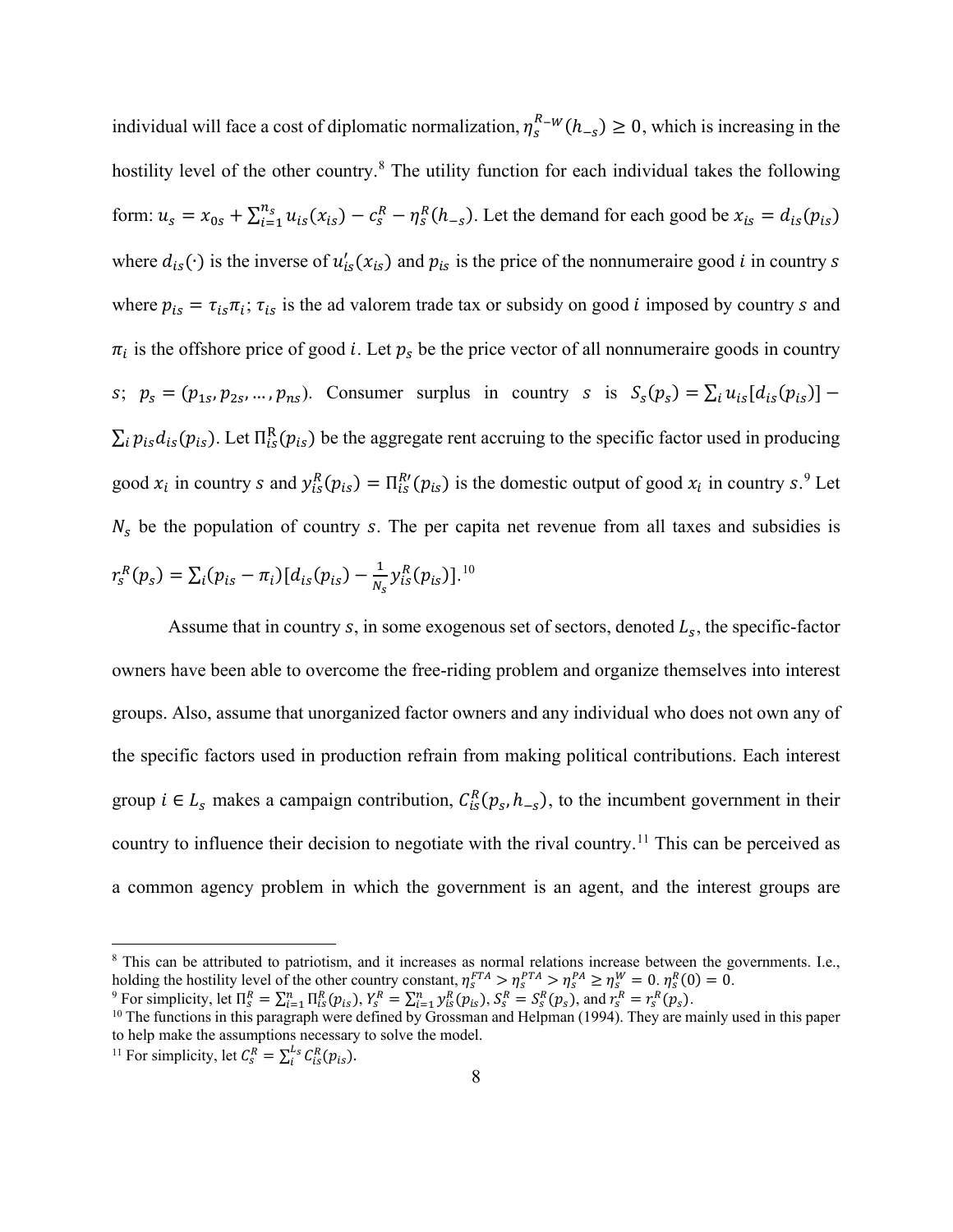principals. Bernheim and Whinston (1986) propose a solution to this common agency problem by allowing each principal to offer a menu of bids to win a specific prize or a proportion of it, while each bidder considers the bids of everyone else. I follow the same framework in which I assume that interest groups compete to influence the government to choose their favorite policy to maximize their welfare.[12](#page-8-0) Each organized interest group offers a "menu" of campaign contributions contingent on the proposed policies. The proposed policies, in this case, represent a continuum of prices that will be imposed post-negotiations or during the war. The prices will be affected by going to war, and by trade volume and terms of trade, if any trade were to occur, or by signing a free trade agreement. If the governments choose to go to war, a price vector  $p_s^W$  will be chosen as a result, and the government will receive any contributions that were offered contingent on choosing  $p_s^W$ . Similarly, if the governments decide to sign a free trade agreement, the price vector will be  $p<sup>FTA</sup>$ , and each government will receive the contributions that were offered contingent on the government choosing  $p^{FTA}$  as its price vector.

On the other hand, if the governments decide to sign a peace treaty, the tariffs or subsidies will be imposed by each government noncooperatively. Additionally, if they sign a peace treaty and a trade agreement, the tariffs and subsidies will be negotiated and set cooperatively. In either case, each organized interest group in each country offers a contribution schedule to its government, and once the government chooses its preferred policy, it can collect the contributions offered contingent on that chosen policy.[13](#page-8-1) Each offer in a contribution schedule cannot exceed

<span id="page-8-0"></span><sup>&</sup>lt;sup>12</sup> Grossman and Helpman's "protection-for-sale" model (1994) followed the same framework as in Bernheim and Whinston's "Menu Auction" paper (1986).

<span id="page-8-1"></span><sup>&</sup>lt;sup>13</sup> Assume that an interest group can only give contribution offers to its own government but not to the government of the other country.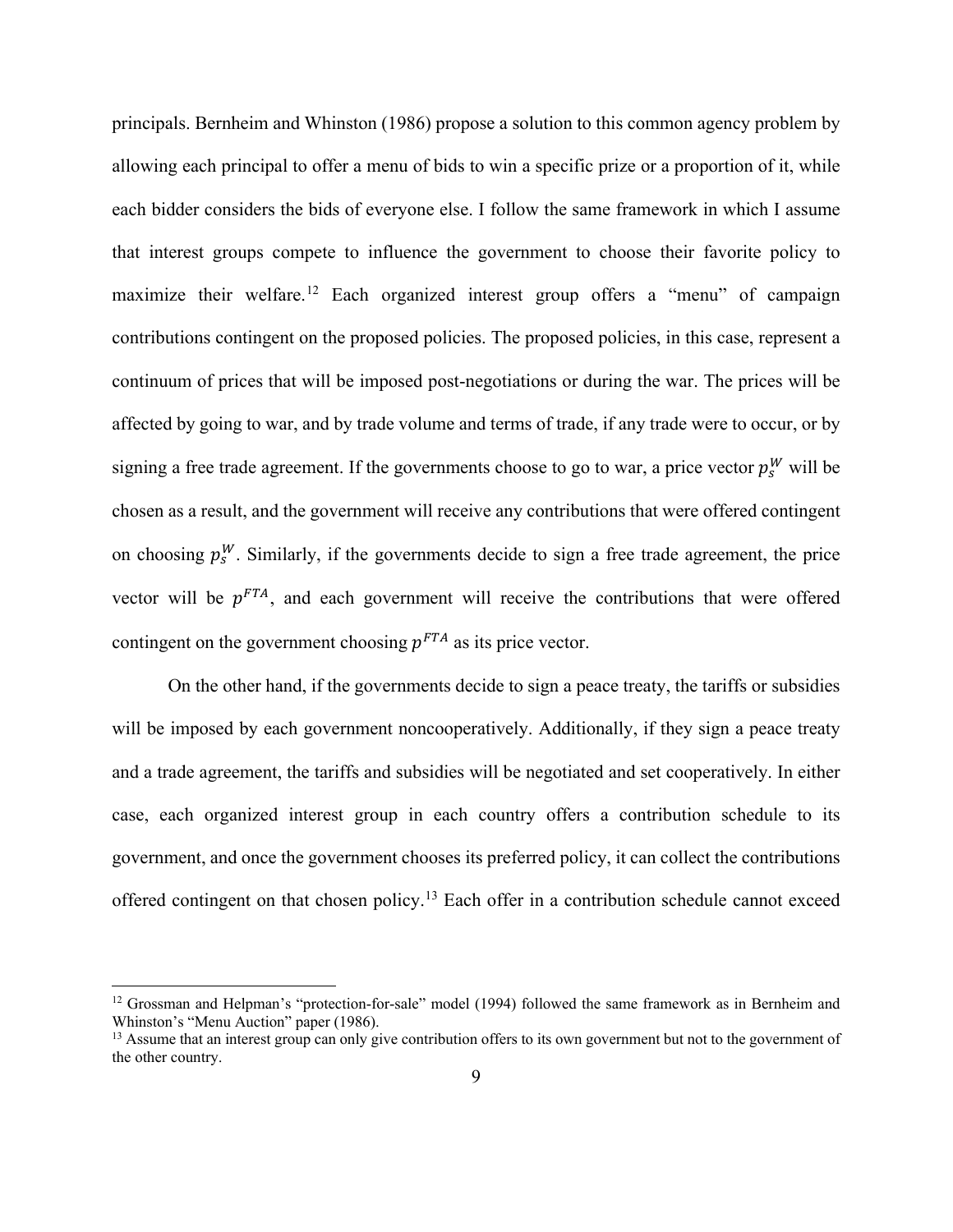the additional income and profit that the interest group would gain if the government chooses the policy tied to this offer.

An organized interest group, *i*, wants to maximize the joint welfare of its members,  $v_{is}^R$  =  $\omega_{is}^{R}(p_s, h_{-s}) - C_{is}^{R}(p_s, h_{-s})$ . The welfare function of the interest group, *i*, is:

$$
\omega_{is}^{R}(p_s, h_{-s}) = \ell_{is}^{R} + \Pi_{is}^{R}(p_{is}) + \alpha_{is} N_s [r_s^{R}(p_s) + S_s^{R}(p_s) - c_s^{R} - \eta_s^{R}(h_{-s})] + \mathcal{I}_{is}^{R},
$$
\n(1)

where  $\ell_{is}^R$  is the labor income earned by members of interest group *i* and  $\alpha_{is}$  is the proportion of the population that are members of group *i* in country *s*.  $J_{is}^R$  represents the political ideology of the interest group and their likelihood of supporting or opposing a peaceful resolution. For example, by looking at the political spectrum in Palestine and the government's relations with Israel, an interest group that belongs to the Palestinian National Initiative party is more likely to be pacific and support normal relations with Israel. In contrast, an interest group that belongs to Hamas is more likely to support militarized resistance and oppose normal relations with Israel. If an interest group does not have a shared political ideology, then  $\mathcal{I}_{is}^R = 0$ .

Each government's objective function is to maximize:

$$
G_s^R = C_s^R + a_s \omega_s^R + T_s^R - \mathcal{M}_s^R, \tag{2}
$$

where  $T_s^R$  is the proportion of the territory that each country  $s$  gets to keep after ending the dispute, and might vary with the method chosen to end the dispute.  $a_s$  is the weight of the aggregate welfare that the government in country *s* includes in its objective function,  $a \in [0,1]$ .<sup>[14](#page-9-0)</sup>  $\omega_s^R$  is the aggregate welfare in country s,

<span id="page-9-0"></span><sup>&</sup>lt;sup>14</sup> Think of  $\alpha$  as how much the government values a dollar in the hands of the people as opposed to a dollar in the hands of the government itself (i.e., contributions gained by government, value of the territory that it gets to keep, or the amount of money the government would have to spend in case of war).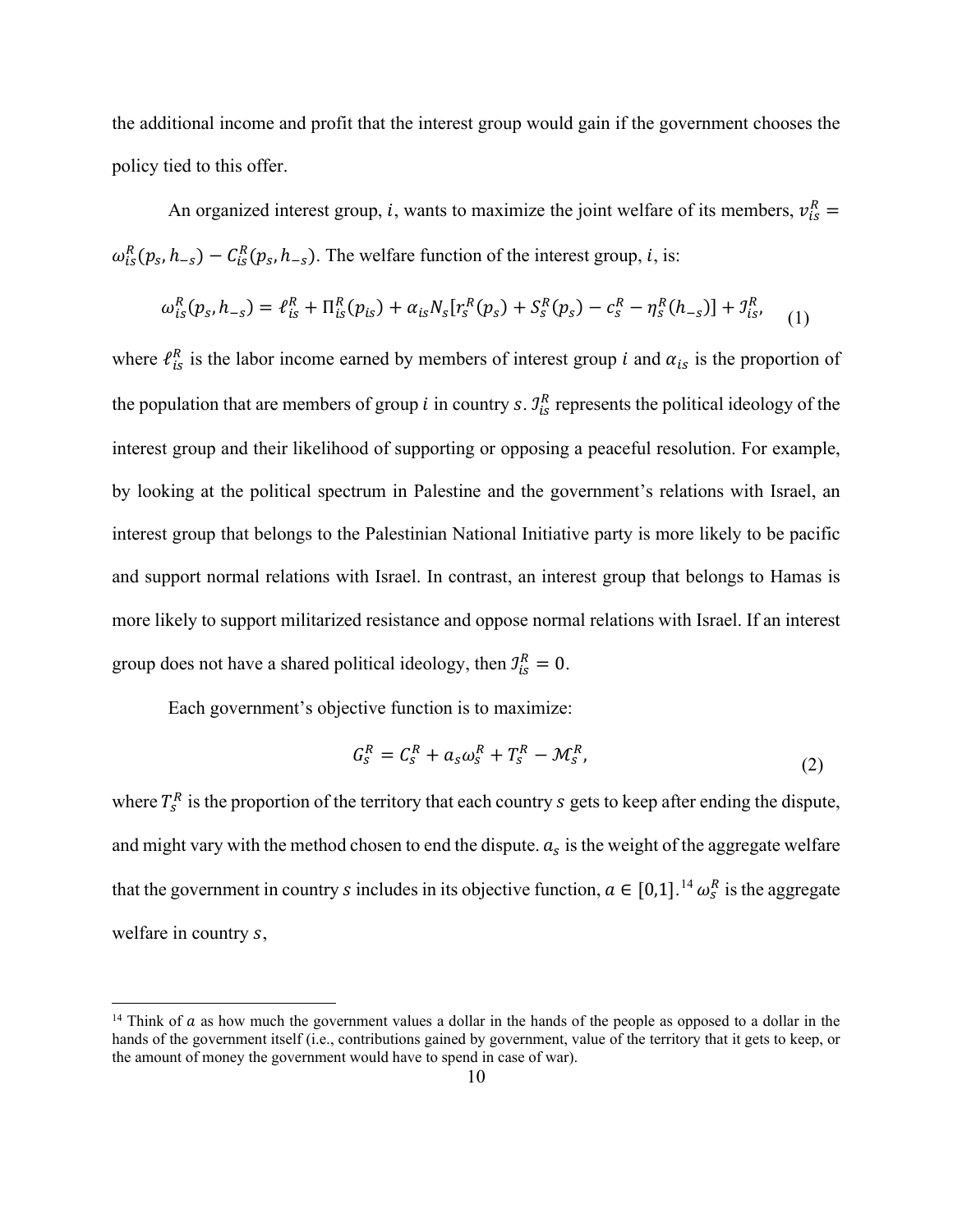$$
\omega_s^R = \omega_s^R(p_s, h_{-s}) = \ell_s^R + \Pi_s^R + N_s[r_s^R(p_s) + S_s^R(p_s) - c_s^R - \eta_s^R(h_{-s})],
$$
\n(3)

where  $\ell_s^R$  is the total labor income in country s and  $\prod_s^R$  is the total profit gained by all owners of the factors of production, both organized and unorganized, in country s.

The probability of winning the war primarily depends on how prepared each country is to fight. Assuming that neither country knows how prepared the other country is, and given the assumption that the disputed territory has historical importance to each country, I assume that not doing anything to end the dispute is not an option.<sup>[15](#page-10-0)</sup> Each government has to make a decision in the second stage of this game. If a war were to erupt, one of the countries would win the territory; the probability of A winning the war is  $\rho \in [0,1]$ . Assume that there is a fixed resource in each country that can be used either to produce civilian goods or military goods. In other words, if the governments decide to fight, they will have to take resources away from the production of consumption goods and use them to prepare for war. For simplicity, assume that this resource is labor. Since, in a state of war, more soldiers are needed, the military will recruit more soldiers either as volunteers or for mandatory service. Labor available for production will decrease. Consequently, total labor income will decline, or at least it will be less than the income if a peace treaty were to be signed;  $\ell_s^W < \ell_s^{R-W}$ .<sup>[16](#page-10-1)</sup> Furthermore,  $Y_s^W < Y_s^{R-W}$ . Since there will be no trade between A and B if they fight, there will be less revenue from tariffs, and therefore,  $r_s^W < r_s^{R-W}$ . Also, since production will be lower, and there will be no trade with the other country, fewer

<span id="page-10-0"></span><sup>&</sup>lt;sup>15</sup> If a country elects to neither fight nor negotiate, that could send a signal to the opposing country that it is not prepared for war, and therefore, can be easily targeted and is more likely to lose the war. Also, the tension between the two governments will remain until some action to solve the dispute is taken.

<span id="page-10-1"></span><sup>&</sup>lt;sup>16</sup> One might argue that in a state of war, more soldiers will be needed which can lower unemployment and increase total income. However, we are assuming that at the aggregate level, financial gains under peace exceed financial gains under war. We can also assume that soldiers, on average, get paid less than civilian laborers, but this depends on the nature of the country; this last assumption is not necessary here.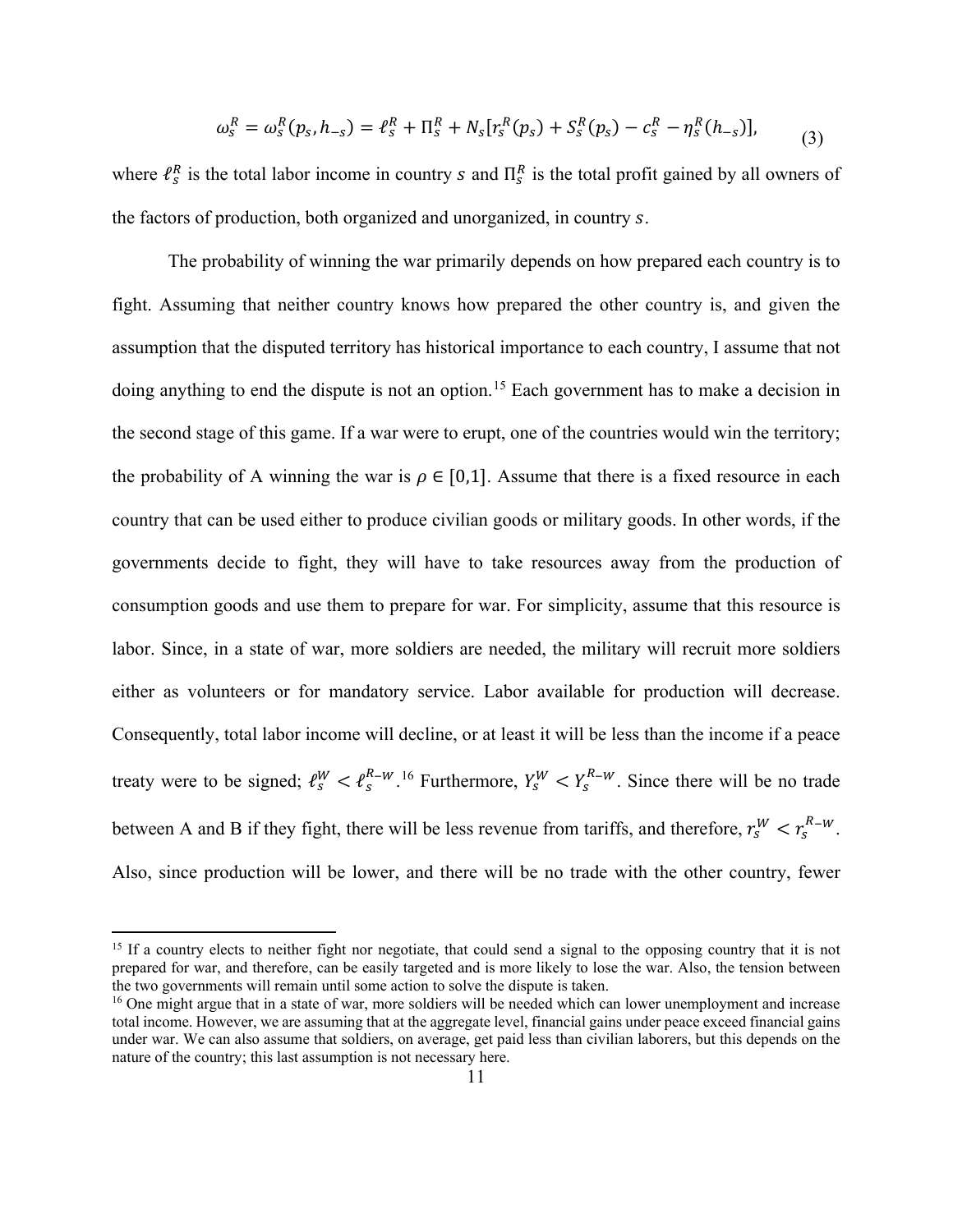goods, in quantity and variety, will be available for domestic consumption. Hence, consumer surplus will be lower in a state of war;  $S_s^W < S_s^{R-W}$ .

Some factor owners might benefit from war; for instance, arms producers tend to make more profit in a state of war. Other interest groups might benefit from either the political instability or from having a relatively closed economy. As a result, if at least one of these groups is organized, then  $C_s^W > 0$ . On the other hand, many interest groups will lose if war were to break out;  $\Pi_s^W$  <  $\Pi_s^{R-W}$ .<sup>[17](#page-11-0)</sup> Thus,  $C_s^{R-W} > 0$ . Whether  $C_s^W < C_s^{R-W}$  depends on which interest groups are organized and the political ideology of these organized interest groups.

By comparing the aggregate welfare if the governments solve the dispute peacefully and aggregate welfare if they fight, we get:  $\omega_s^W < \omega_s^{R-W}$ ,

$$
\Leftrightarrow \ell_s^W + \Pi_s^W + N_s[r_s^W(p_s) + S_s^W(p_s) - c_s^W]
$$
  

$$
< \ell_s^{R-W} + \Pi_s^{R-W} + N_s[r_s^{R-W}(p_s) + S_s^{R-W}(p_s) - \eta_s^R(h_{-s})].
$$
<sup>(4)</sup>

The following are the objective functions for the governments of A and B if they fight:

$$
G_A^W = C_A^W + a_A \omega_A^W + \rho T - \mathcal{M}_A^W,\tag{5}
$$

$$
G_B^W = C_B^W + a_B \omega_B^W + (1 - \rho)T - \mathcal{M}_B^W.
$$
\n(6)

Alternatively, if the countries decide to negotiate one of the peaceful proposals,  $R_{-W}$  ∈  $\{PA,PTA,FTA\}$ , country A will make the first move and offer  $T_B^{R-w}$  to country B. B can accept the offer and end the dispute or reject it and go to war. If the offer is rejected, the countries can go back to negotiate a new offer proposed by B, and A would accept it or reject it. However, since the size of T is fixed, and there is a cost of war that is borne by each country if they fight, A will

<span id="page-11-0"></span><sup>&</sup>lt;sup>17</sup> Keep in mind that  $\Pi_{is}^{W}(p_{is}) \ge \Pi_{is}^{R-W}(p_{is})$  for some *i*. However,  $\sum_{i=1}^{n_s} \Pi_{is}^{W}(p_{is}) < \sum_{i=1}^{n_s} \Pi_{is}^{R-W}(p_{is})$ .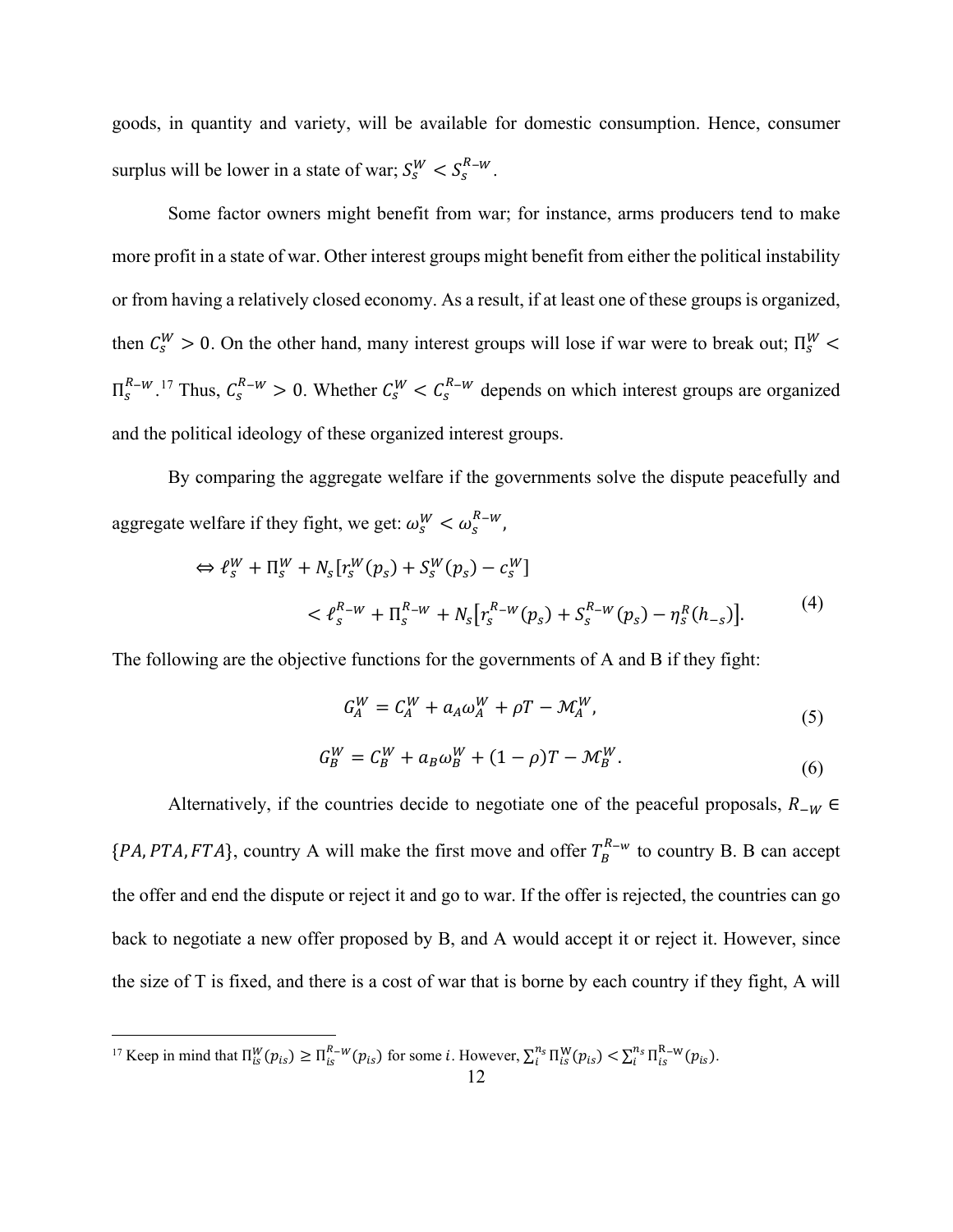want to avoid fighting. Therefore, A should make an offer such that B's expected payoff from signing the treaty would be at least as much as its expected payoff if it goes to war. If A and B sign the agreement, A's and B's objective functions will be the following:

$$
G_A^{R-W} = C_A^{R-W} + a_A \omega_A^{R-W} + T - T_B^{R-W}, \tag{7}
$$

$$
G_B^{R-W} = C_B^{R-W} + a_B \omega_B^{R-W} + T_B^{R-W}.
$$
\n(8)

Given the objectives functions above, B will accept an offer if and only if  $G_B^{R-w} \geq G_B^W$ :

$$
Accept \Leftrightarrow \mathcal{M}_B^W \ge \left[ C_B^W - C_B^{R-W} \right] + a_B \left[ \omega_B^W - \omega_B^{R-W} \right] + (1 - \rho)T - T_B^{R-W}, \qquad (9)
$$
  
\n
$$
Reject \Leftrightarrow \mathcal{M}_B^W < \left[ C_B^W - C_B^{R-W} \right] + a_B \left[ \omega_B^W - \omega_B^{R-W} \right] + (1 - \rho)T - T_B^{R-W}. \qquad (10)
$$

The optimal offer,  $T_B^{R-W}$ , is calculated by solving the following maximization problem.

$$
T_B^{R^* \omega} = \operatorname{argmax} \left\{ EG_A^{R - w} \right\}
$$
  
= 
$$
\operatorname{argmax} \left\{ G_A^W \times Pr(B \text{ rejects}) + G_A^{R - w} \times Pr(B \text{ accepts}) \right\}
$$
 (11)

The probability of conflict is calculated by plugging the optimal offer in the rejection rule.

$$
Pr(conflict)^{R_{-W}} = Pr(B rejects T_B^{R_{-W}^*}).
$$
\n(12)

 $Pr(conflict)^{R-w}$ 

$$
= \frac{1}{2} \left[ \left( C_B^W - C_B^{R-W} \right) + a_B \left( \omega_B^W - \omega_B^{R-W} \right) + \left( C_A^W - C_A^{R-W} \right) \right] + a_A \left( \omega_A^W - \omega_A^{R-W} \right) + 1 - \mathcal{M}_A^W
$$
\n(13)

Despite the similarities in the three peaceful proposals, they are still different in some respects. First, negotiating a peace-only agreement could lead to an increase in trade between the countries; however, the trade policies, in this case, will be set noncooperatively. Per Grossman and Helpman (1995b), when governments set trade policies noncooperatively, they impose an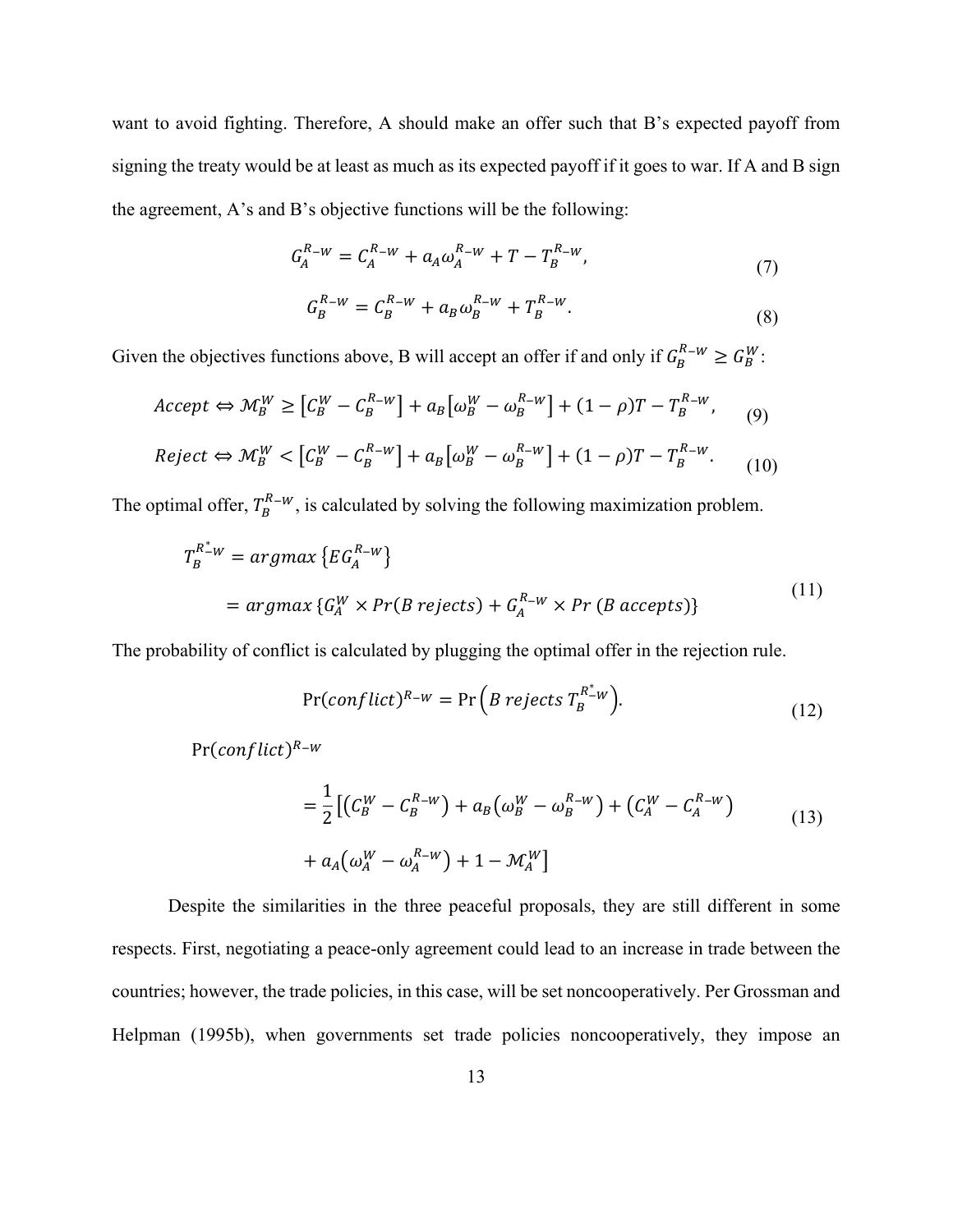avoidable cost on each other; i.e., cooperatively setting tariffs leads to higher joint welfare for both countries. This suggests that negotiating trade policies along with a peace agreement could leave both governments better off. Nonetheless, even if a trade component was added to the peace negotiations, negotiating a free trade agreement will lead to different results than negotiating any other preferential trade agreement. Per the liberal peace theory, the more the countries trade, the less is the likelihood of conflict between them. On the other hand, free trade eliminates bilateral trade barriers between countries and, therefore, increases trade between them. This has two implications. First, with no trade barriers, the people in each nation would be able to buy goods at non-distorted prices; this would increase consumer surplus,  $S_s^{FTA} > S_s^{PTA}$ , but reduce per capita net tariff revenue,  $r_s^{FTA} < r_s^{PTA}$ . Free trade also leads to an increase in the variety of goods available for consumers, and it also leads to a rise in the trade volume. If we assume that trade creation caused by the free trade agreement exceeds the trade diversion that will result, then that would lead to an increase in  $\ell_s$  and  $\Pi_s$ .  $\omega_s^{FTA} > \omega_s^{PTA}$  if and only if  $(\ell_s^{FTA} - \ell_s^{PTA})$  +  $(\Pi_S^{FTA} - \Pi_S^{PTA}) + N_S(S_S^{FTA} - S_S^{PTA}) > N_S(r_S^{PTA} - r_S^{FTA}) - (\eta_S^{PTA} - \eta_S^{FTA})$ . Second, because free trade eliminates trade barriers, industries that want to be protected would increase their contributions hoping to influence the government's decision. If sectors in favor of free trade know how strongly other interest groups are willing to lobby to avoid the losses that will be accrued if a free trade agreement is signed, they will also increase their lobbying, and thus their contributions, to influence the government to sign the agreement. Thus,  $C_s^{FTA}$  may or may not be larger than  $\mathcal{C}_s^{PTA}$ .

#### 2.1. Subgame Perfect Equilibrium

To get the subgame perfect equilibrium (SPE), I reduce the game in [Figure 1](#page-29-0) to a three-stage game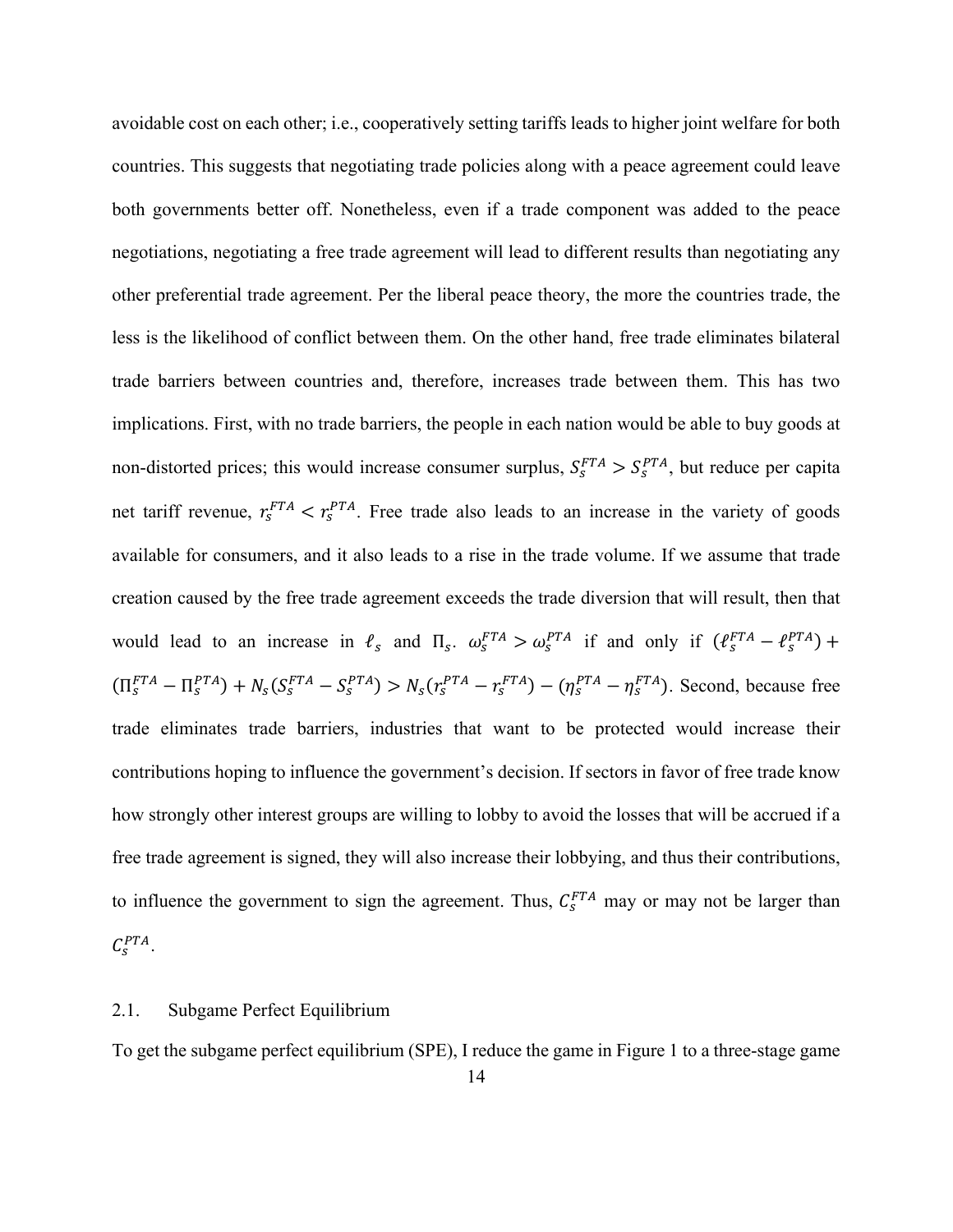by using the probability of B rejecting the optimal offer to find the expected payoff conditional on each offer. In this reduced game, the interest groups will offer contribution schedules contingent on the price vectors that would maximize the joint welfare of the group and the government's expected payoff if one of the optimal offers is chosen. Then, each government decides whether to fight or to negotiate one of these optimal offers. Finally, country A makes an offer if both countries decide to negotiate. Using backward induction, I find the SPE of this game. Starting from the last stage, A knows that they would maximize their expected payoff and induce B to accept the offer if they offer exactly  $T_B^{R^*_{-W}}$  when they negotiate any of the peaceful solutions. If they offer less than that, they increase the probability of B rejecting the offer. On the other hand, they do not have an incentive to offer anything larger than  $T_B^{R^*_{-W}}$ , since this is the argmax of their expected payoff. Based on that, A chooses between three proposals; it can negotiate a peace agreement and offer  ${}_{B}^{P_{A*}}$ , or accompany that with a preferential trade agreement and offer  $T_{B}^{PT_{A*}}$ , or a free trade agreement and offer  $T_B^{FTA*}$ . To determine which offer to make, A would have to compare its expected payoff across these three offers. Regardless of which offer A makes, B will always choose to negotiate this offer since B's preferences are considered when the optimal offers are chosen. Furthermore, A prefers negotiating over fighting whenever the joint gain in contributions and welfare for both countries under the peaceful resolution exceeds the military cost imposed on A if a war erupts.

The first part of the equilibrium is that each interest group  $i \in L_s$  would offer a contribution schedule contingent on price vectors that would jointly maximize their governments' expected payoff,  $EG_s^R$ , and their welfare, which is affected by the hostility level of the foreign country. The second part is that B will always negotiate an optimal offer while A will only negotiate if the joint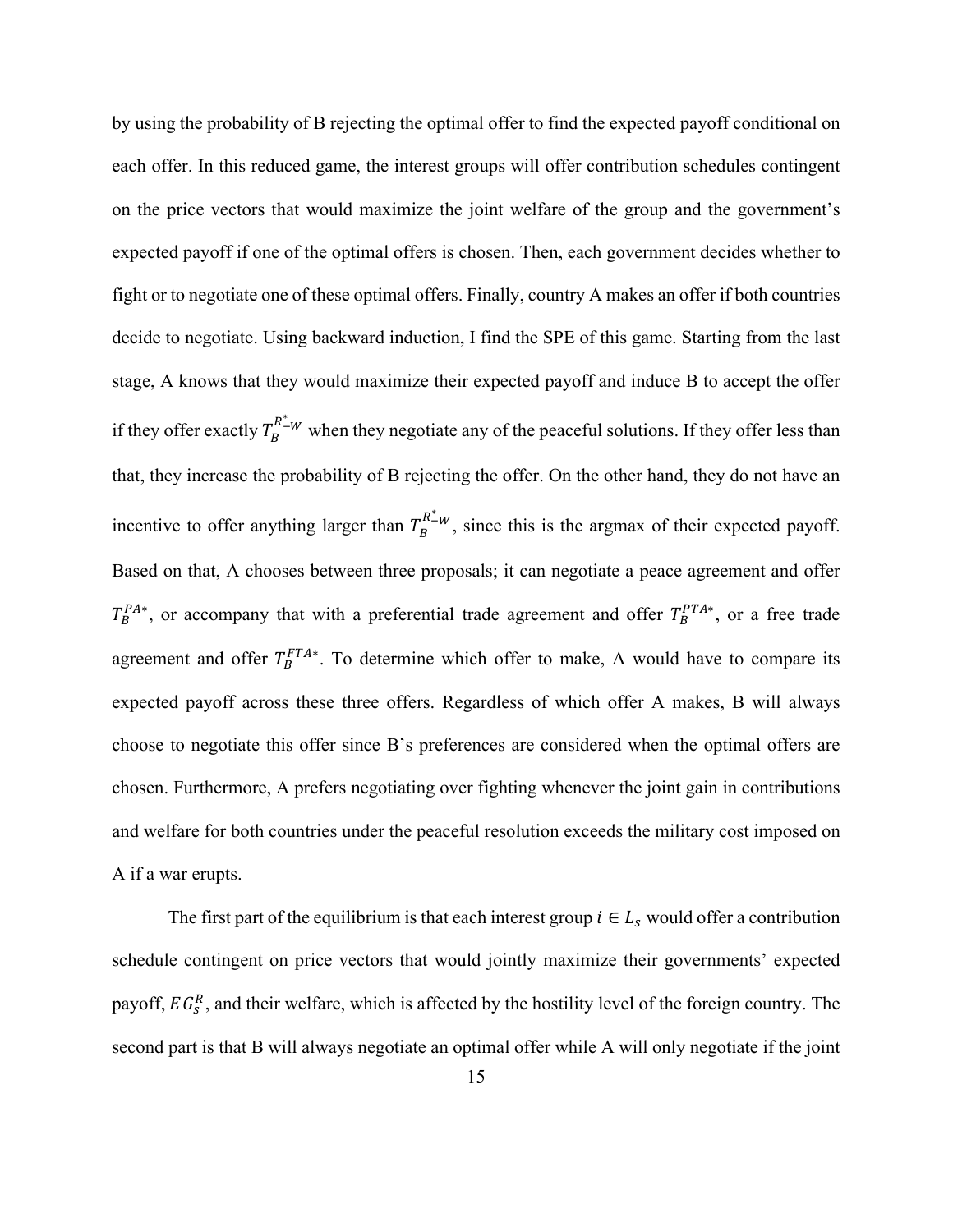net gain in contributions and welfare exceeds the military cost of war. [Table](#page-30-0) 1 summarizes the third part of the subgame perfect equilibrium under various scenarios and its effect on the probability of conflict.

The SPE under each one of these scenarios suggests that the size of the contribution schedules offered by the organized interest groups is critical if one is interested in minimizing the probability of conflict. The size of the contributions depends on the structure and organization of the industries in each country. Nonetheless, the preferences of these organized interest groups will determine the relative size of each contribution offered under each proposed agreement. The preferences depend on the orientation of the industries to which the interest groups belong.

#### [INSERT [Table](#page-30-0) 1 HERE]

Based on the results of [Table](#page-30-0) 1, a peace agreement accompanied by a free trade agreement minimizes the probability of interstate conflict, as opposed to a peace agreement only or a peace agreement with a non-reciprocal preferential trade agreement, if one of these three conditions is met. First, if consumers in country A are heavily dependent on imports from country  $B$ ; thus, signing a free trade agreement would maximize aggregate welfare in country A. Second, if exportoriented groups in country A are major trading partners with country  $B$ , the welfare of  $A$ 's exportoriented groups will be maximized under a free trade agreement and, therefore, their contributions will be maximized under this scenario. Third, A's export-oriented groups are major trading partners with  $\hat{B}$  and aggregate welfare in  $\hat{A}$  is maximized under a free trade agreement. The following three hypotheses are derived from these conditions:

**Hypothesis 1**: *If A's export-oriented groups are major trading partners with B, then signing a free trade agreement along with the peace agreement will minimize the probability of interstate conflict*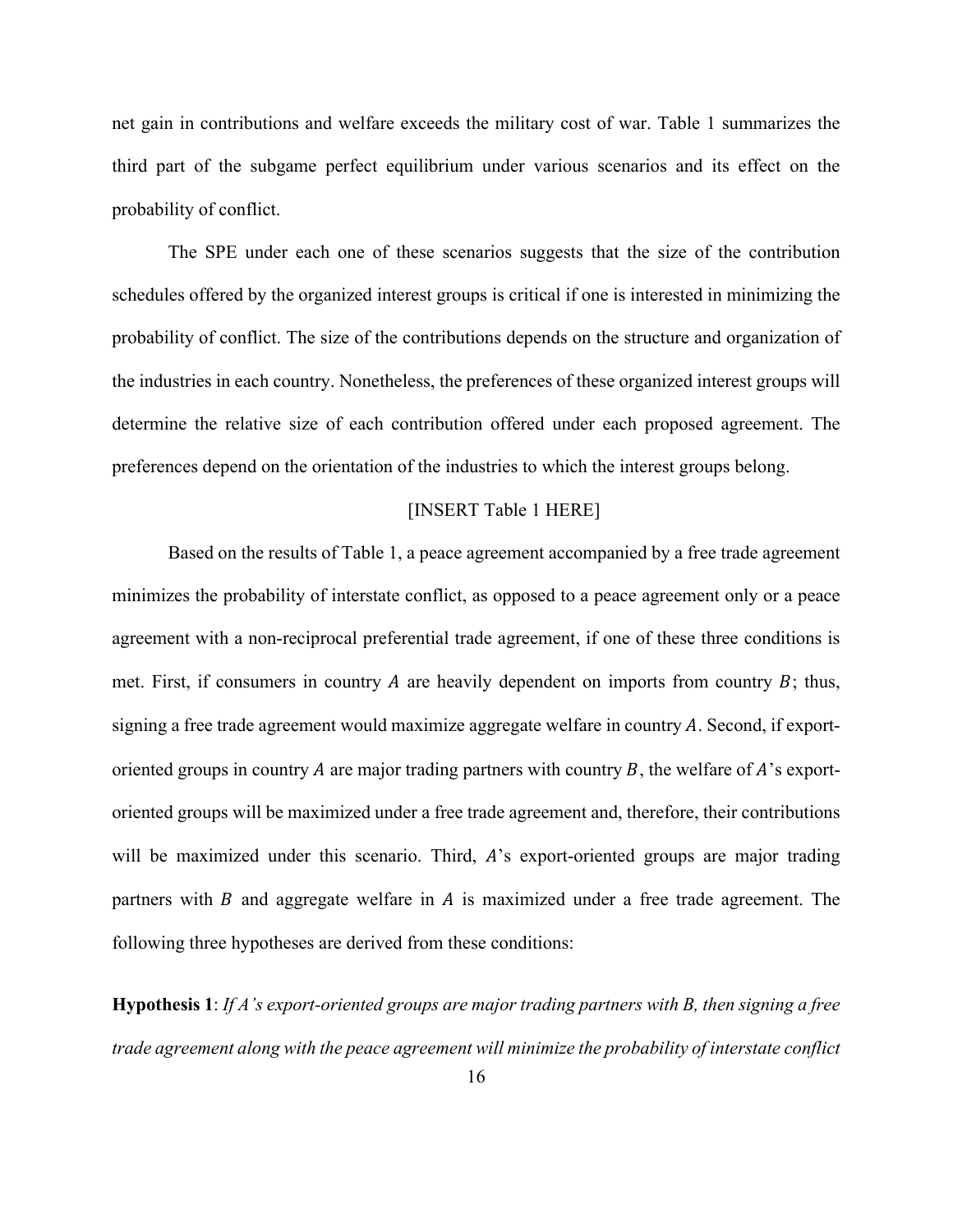*between countries A and B.*

$$
\lim_{FTA \to 1, PA \to 1} \frac{\partial \Pr(conflict)}{\partial C_{Ex_A}^{FTA}} \n< \min \left\{ \lim_{FTA \to 0, PA \to 1} \frac{\partial \Pr(conflict)}{\partial C_{Ex_A}^{PA}}, \lim_{PTA \to 1, PA \to 1} \frac{\partial \Pr(conflict)}{\partial C_{Ex_A}^{PTA}} \right\},
$$
\n
$$
(14)
$$

where  $C_{Ex_{A}}^{R}$  is the sum of the campaign contributions offered by A's export-oriented groups.

**Hypothesis 2**: *If A's main imports of goods in which they do not have a comparative advantage producing are mainly imported from B, then signing a free-trade agreement along with the peace agreement minimizes the probability of interstate conflict between countries A and B.*

$$
\lim_{\substack{FTA \to 1, PA \to 1}} \frac{\partial \Pr(conflict)}{\partial \omega_A^{FTA}} \n< \min \left\{ \lim_{\substack{FTA \to 0, PA \to 1}} \frac{\partial \Pr(conflict)}{\partial \omega_A^{PA}}, \lim_{\substack{PTA \to 1, PA \to 1}} \frac{\partial \Pr(conflict)}{\partial \omega_A^{PTA}} \right\}.
$$
\n(15)

**Hypothesis 3**: *If A's export-oriented groups are main trade partners with B and A's consumers are heavily dependent on imports from B, then signing a free-trade agreement with B would minimize the probability of interstate conflict between A and B.* 

$$
\lim_{\substack{FTA\to 1,PA\to 1}} \frac{\partial^2 \Pr(conflict)}{\partial \omega_A^{FTA} \partial C_{Ex_A}^{FTA}} \n< \min \left\{ \lim_{\substack{FTA\to 0,PA\to 1}} \frac{\partial^2 \Pr(conflict)}{\partial \omega_A^{PA} \partial C_{Ex_A}^{PA}}, \lim_{\substack{PTA\to 1,PA\to 1}} \frac{\partial^2 \Pr(conflict)}{\partial \omega_A^{PTA} \partial C_{Ex_A}^{PTA}} \right\}.
$$
\n
$$
(16)
$$

# 3. Empirical Model

#### 3.1. Data

The main assumption in the theoretical model is that  $A$  and  $B$  have had a militarized conflict over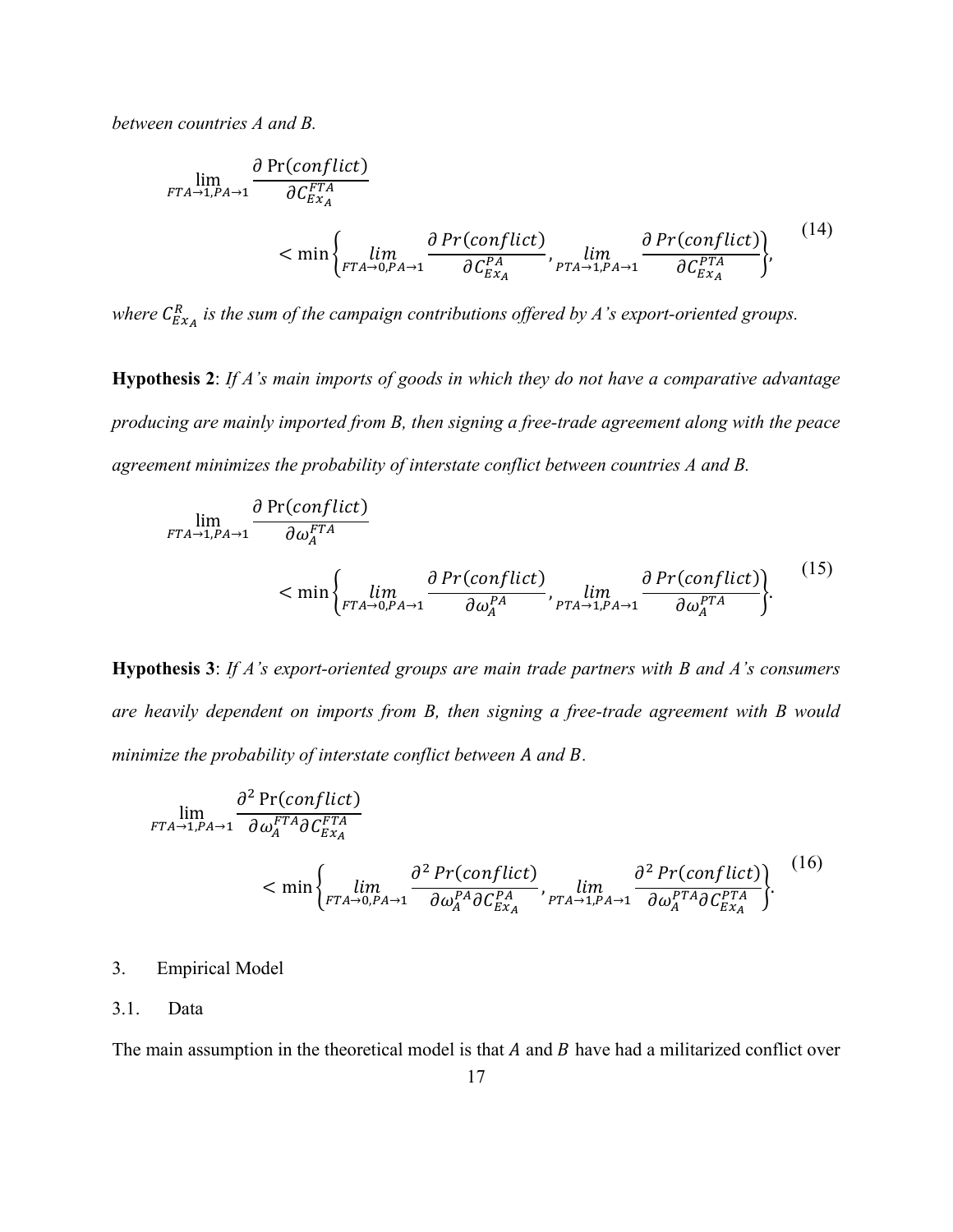a territory that both countries wanted to be part of their homeland. To ensure that I only include dyads that meet this requirement, I use version 6 of the Territorial Change dataset form the Correlates of War Project (Tir, et al., 1998). The dataset covers the period 1816 to 2018 and include all territorial changes between two political entities in which at least one of them is a recognized nation-state. I only include in my sample territorial changes between two recognized nation-states. Furthermore, I only include dyads in which the territorial change was done by force, either through conquest, annexation, or cession. I also limit the analysis to territories that are contiguous to both countries and, at some point, were part of the homeland of the gainer and loser. I exclude dyads whose territorial change was a result of gaining independence from a colonizer.

Using the directed-dyad sample of countries with a violent change in their territories since 1816, I use version 3.0 of the dyadic Militarized Interstate Dispute (MID) dataset from the Correlates of War Project, which covers 1816 to 2010 (Maoz, et al., 2018). The dataset includes incidents of interstate conflicts in which one country threatens, displays, or uses force against the other country in the dyad. The sample that I use in the analysis includes 254 directed-dyads.

The core question of this paper is whether signing a trade agreement along with a peace agreement would lower the likelihood of conflict between the countries. Therefore, I use version 19.1 of the Peace Agreement Dataset from the Uppsala Conflict Data Program (Pettersson & Öberg, 2020). The dataset contains a list of peace agreements for armed conflict that have been active between 1975 and 2018. From this dataset, I create a directed-dyadic dataset to identify dyads in my sample that are both signatories of at least one peace agreement in a given year. The peace agreement does not necessarily have to be signed in that year, but it has to be an active one. The peace agreement must include a provision for at least one of the following: territorial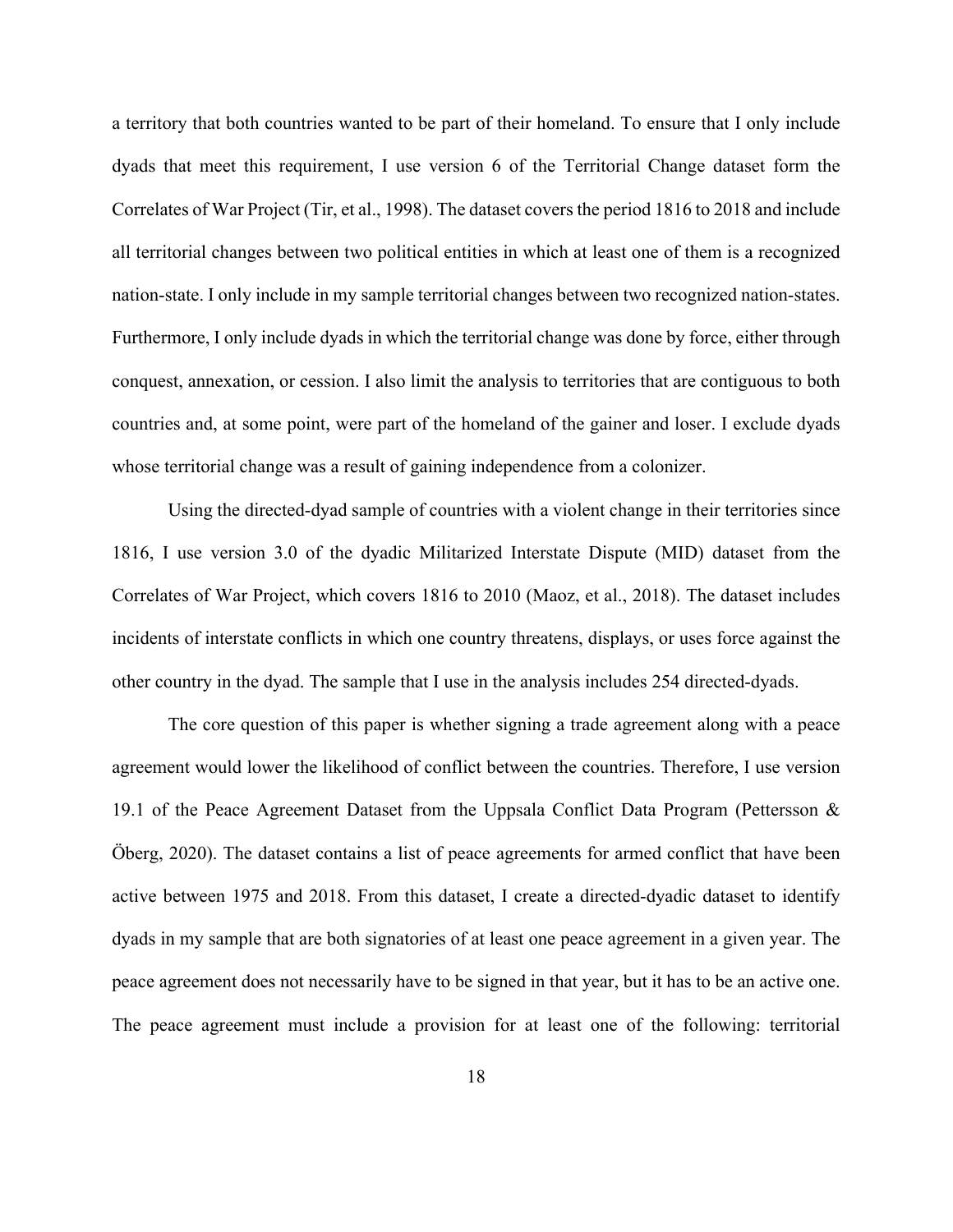provision, border demarcation, ceasefire, or withdrawal of foreign forces.

To identify whether the dyad is part of a bilateral trade agreement, I use the Gravity dataset from CEPII database (Head & Mayer, 2014; Head, et al., 2010). This is a directed-dyad dataset that covers the years 1948 to 2015. The dataset includes a binary variable that indicates the two countries are part of an active free-trade agreement (Head, et al., 2010) and one that indicates that the countries are part of a non-reciprocal preferential trade agreement (Baier & Bergstrand, 2009).

To test the aforementioned hypotheses, I need data on campaign contributions by exportoriented interest groups and aggregate welfare at the country level. Since I do not have data on either one, I opt for using the revealed comparative advantage index to identify export-oriented industries in the country as a proxy for their campaign contributions and create an index for importdependency on the rival country as a proxy for aggregate welfare. To calculate the revealed comparative advantage, I use bilateral trade flows between the dyad and each country's trade volume with the rest of the world. I use disaggregated data on bilateral trade flows for more than 5000 products at the HS-6 Harmonized System classification. The data is derived from BACI dataset from CEPII database (Gaulier & Zignago, 2010).

#### [INSERT [Table 2](#page-31-0) HERE]

I include several political control variables in the analysis that can potentially affect interstate conflict. To measure the relative military power, I use the Composite Index of National Capabilities (CINC), which is based on urban and total population, iron and steel production, energy consumption, and military personnel and expenditure. CINC data are available on version 5.0 of the National Material Capabilities from the Correlates of War Project (Singer, 1987; Singer, et al., 1972). I control for any formal alliance between the countries; that includes defense pacts,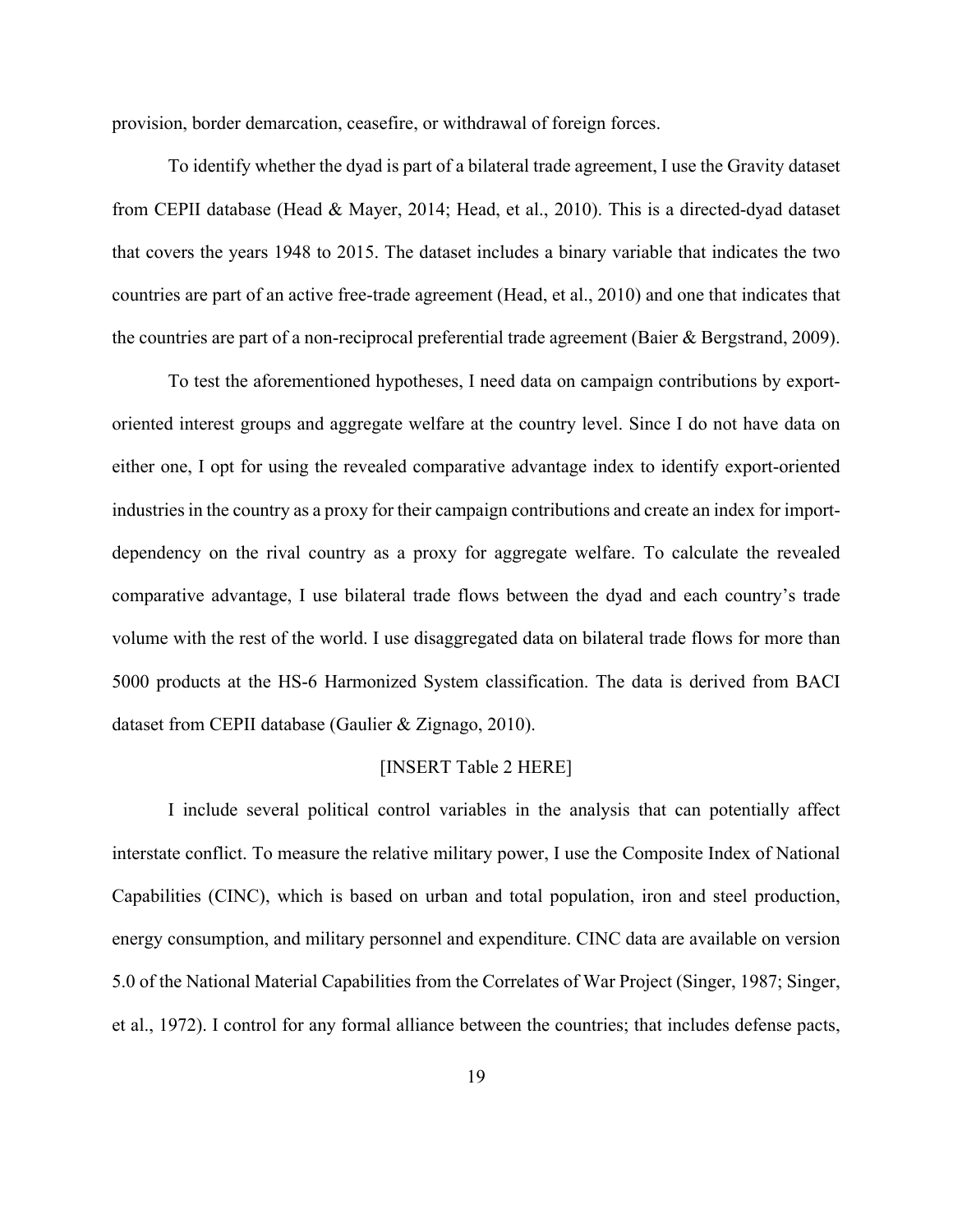neutrality or non-aggression agreements, or entente agreements. I use version 4.1 of the Formal Alliance dataset from the Correlates of War Project (Gibler, 2009). I also control for the countries' democracy level, which is derived from the Polity IV dataset (Marshall, et al., 2017). I also control for several economic factors, such as GDP per capita, trade as a percentage of GDP, and the unemployment level. The economic indicators data are derived from the World Development Indicators database (World Bank, 2017). The summary statistics of all the variables are shown in [Table 2.](#page-31-0)

# 3.2. Identification Strategy

Before testing the three hypotheses listed in Section 3.2.1 to find whether signing a free trade agreement along with a peace agreement minimizes the likelihood of conflict, it is worth looking at a baseline scenario where we can see the marginal effect of signing each agreement individually on interstate conflict. I estimate the following three equations using a linear probability model (LPM) with fixed effects.

<span id="page-19-0"></span>
$$
Pr(conflict_{ijt} | PA_{ijt}) = \alpha_0 + \alpha_1 PA_{ijt} + \lambda_{ij} + \lambda_t + \epsilon_1,
$$
\n(17)

$$
Pr(conflict_{ijt} | PTA_{ijt}) = \beta_0 + \beta_1 PTA_{ijt} + \lambda_{ij} + \lambda_t + \epsilon_2,
$$
\n(18)

<span id="page-19-1"></span>
$$
Pr(conflict_{ijt} | FTA_{ijt}) = \gamma_0 + \gamma_1 FTA_{ijt} + \lambda_{ij} + \lambda_t + \epsilon_3,
$$
\n(19)

where conflict<sub>iit</sub> is a binary variable that equals one if countries *i* and *j* are involved in a militarized interstate dispute against each other in year  $t$ .  $PA_{ijt}$  is an indicator variable that equals one if *i* and *j* are signatories of an active peace agreement in year *t*.  $PTA_{ijt}$  is an indicator variable that equals one if  $i$  and  $j$  have an active non-reciprocal preferential trade agreement in year  $t$ .  $FTA_{ijt}$  is an indicator variable that equals one if the countries are part of a free trade agreement in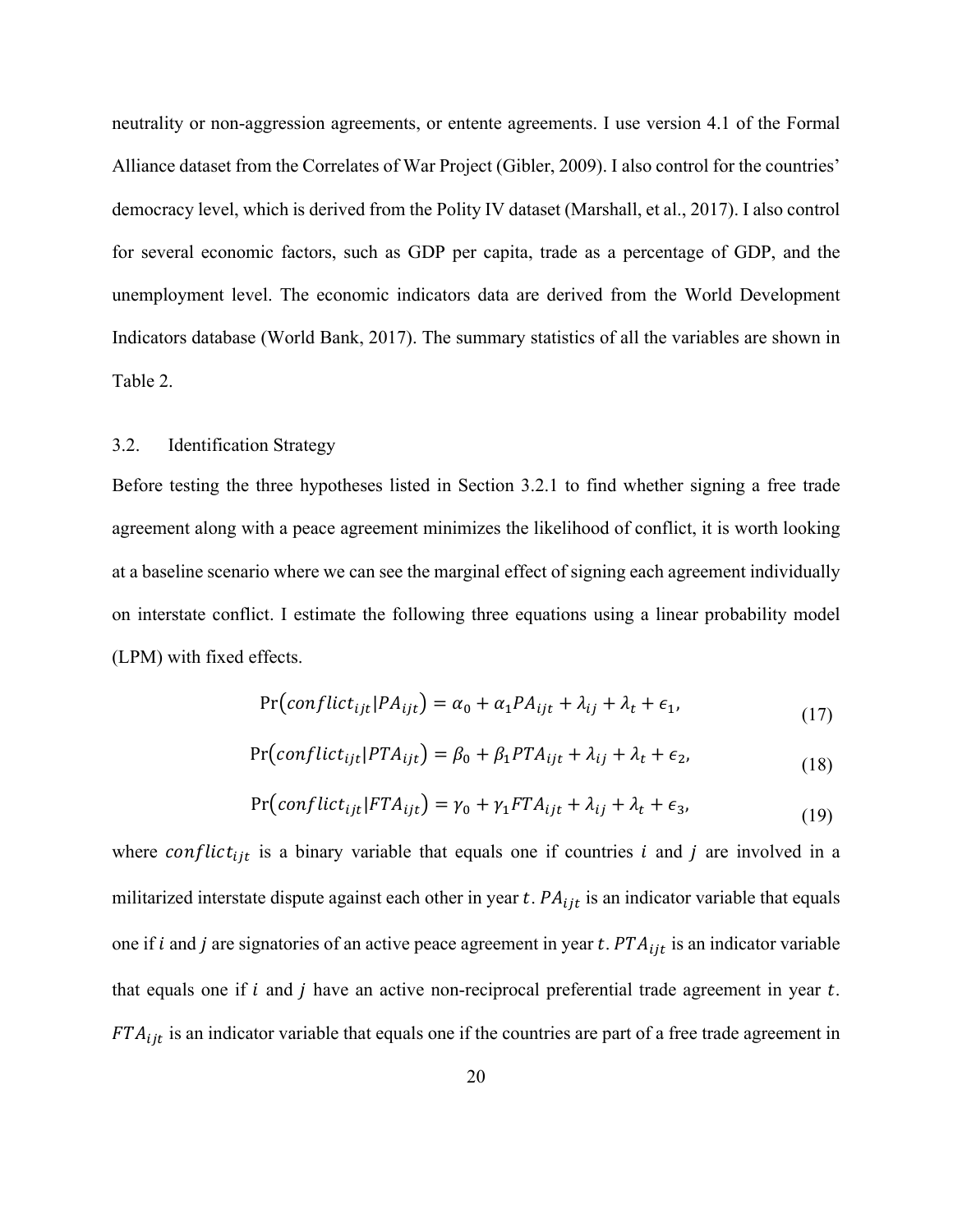year t.  $\lambda_{ij}$  and  $\lambda_t$  are dyad and year fixed effects.

Recall that Hypothesis 1 states that if the export-oriented groups in one country are the main trade partners with its rival, then signing a free trade agreement will minimize the probability of an interstate conflict. In order to test this hypothesis, first, I need to identify export-oriented groups. One way to do that is by calculating the revealed comparative advantage. I use the trade flow from BACI (Gaulier & Zignago, 2010), and I calculate the revealed comparative advantage at the product level following Cotterlaz et al. (2020):

$$
RCA_{pi} = \frac{1000}{X_i^{total} + M_i^{total}}
$$
  
 
$$
\times \left[ (X_i^p - M_i^p) - (X_i^{total} - M_i^{total}) \times \left( \frac{(X_i^p + M_i^p)}{X_i^{total} + M_i^{total}} \right) \right],
$$
 (20)

where  $X_i^{total}$  and  $M_i^{total}$  are country *i*'s total value of exports and imports, respectively.  $X_i^p$  is country *i*'s value of exports of product  $p$  to all of its trading partners and  $M_i^p$  is country *i*'s value of imports of product  $p$  from all of its trading partners.

To find out whether, at the country level, export-oriented groups in A are major trading partners with  $B$ , I use the export data from the bilateral trade flow between  $A$  and  $B$  to weight the revealed comparative advantage of exports calculated in equation [\(20\).](#page-20-0)

<span id="page-20-0"></span>
$$
RCA_{ij}^{Ex} = \sum_{p} \tau_{pij}^{Ex} \times RCA_{pi}, \forall RCA_{pi} > 0,
$$
\n(21)

where  $\tau_{pij}^{Ex}$  is the value of  $p$  exported from country *i* to country *j* divided by country *i*'s total exports of  $p$  to all of its trade partners. I only include  $RCA_{pi} > 0$  when calculating  $RCA_{ij}^{Ex}$  to ensure that I am only using the products in which the country has revealed comparative advantage. I also exclude any arms or weaponry products or any of their complementary products from the analysis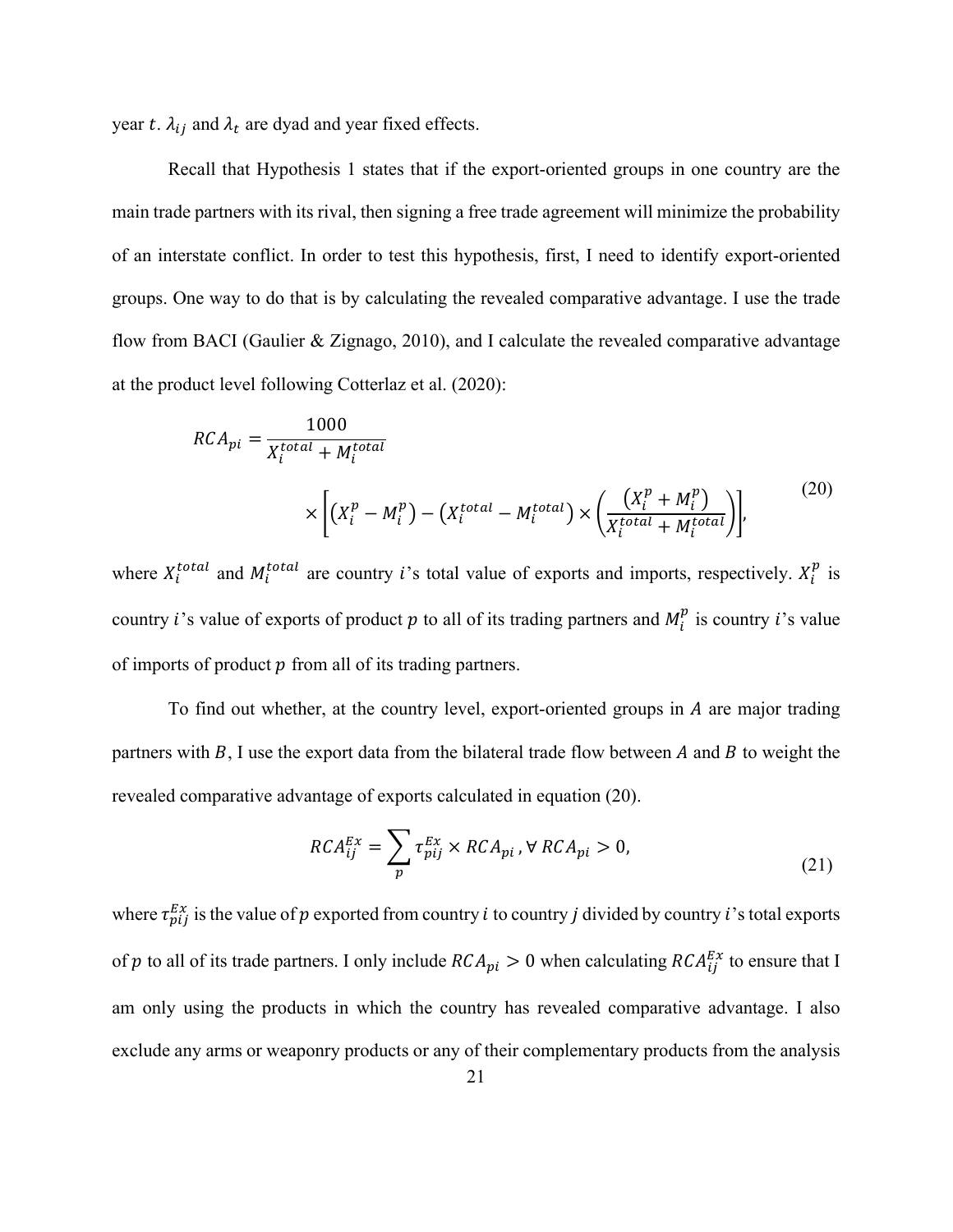since their producers will benefit financially from a militarized conflict between the countries.<sup>[18](#page-21-0)</sup> Using the export-oriented revealed comparative advantage index, I estimate the following equations using LPM to test Hypothesis 1:

$$
Pr(conflict_{ijt} | PA_{ijt}, RCA_{ijt}^{Ex})
$$
\n
$$
= \delta_0 + \delta_1 PA_{ijt} + \delta_2 RCA_{ijt}^{Ex} + \delta_3 PA_{ijt} RCA_{ijt}^{Ex} + \lambda_{ij} + \lambda_t + \epsilon_4,
$$
\n(22)\n
$$
Pr(conflict_{ijt} | PA_{ijt}, PTA_{ijt}, RCA_{ijt}^{Ex})
$$
\n
$$
= \zeta_0 + \zeta_1 PA_{ijt} + \zeta_2 PTA_{ijt} + \zeta_3 RCA_{ijt}^{Ex} + \zeta_4 PA_{ijt} PTA_{ijt}
$$
\n
$$
+ \zeta_5 PA_{ijt} PTA_{ijt} RCA_{ijt}^{Ex} + \lambda_{ij} + \lambda_t + \epsilon_5,
$$
\n
$$
Pr(conflict_{ijt} | PA_{ijt}, FTA_{ijt}, RCA_{ijt}^{Ex})
$$
\n
$$
= \theta_0 + \theta_1 PA_{ijt} + \theta_2 FTA_{ijt} + \theta_3 RCA_{ijt}^{Ex} + \theta_4 PA_{ijt} FTA_{ijt} + \theta_5 PA_{ijt} FTA_{ijt} RCA_{ijt}^{Ex}
$$
\n
$$
+ \lambda_{ij} + \lambda_t + \epsilon_6.
$$
\n(24)

If Hypothesis 1 is true, then:

<span id="page-21-1"></span>
$$
\left(\theta_1 + \theta_4 + \theta_5 RCA_{ijt}^{Ex}\right) < \min\{(\delta_1 + \delta_3 RCA_{ijt}^{Ex}), (\zeta_1 + \zeta_4 + \zeta_5 RCA_{ijt}^{Ex})\}. \tag{25}
$$

Hypothesis 2 states that if  $A$ 's main imports in which they have a comparative disadvantage producing are imported mainly from  $B$ , then signing a free-trade agreement, along with a peace agreement, minimizes the probability of interstate conflict. To test this hypothesis, I use the value of imports from the bilateral trade flow between  $A$  and  $B$  to weigh the revealed comparative advantage of imports calculated in equation [\(20\).](#page-20-0)

<span id="page-21-0"></span><sup>&</sup>lt;sup>18</sup> The excluded arms and weaponry products are:

<sup>1.</sup> Arms and ammunition and their parts and accessories (chapter 93 of the HS products);

<sup>2.</sup> Percussion caps, detonators, and signaling flares (chapter 36 of the HS products);

<sup>3.</sup> Armored fighting vehicles (heading 8710 of the HS products);

<sup>4.</sup> Telescopic sights and optical devices suitable for use with arms (chapter 90 of the HS products).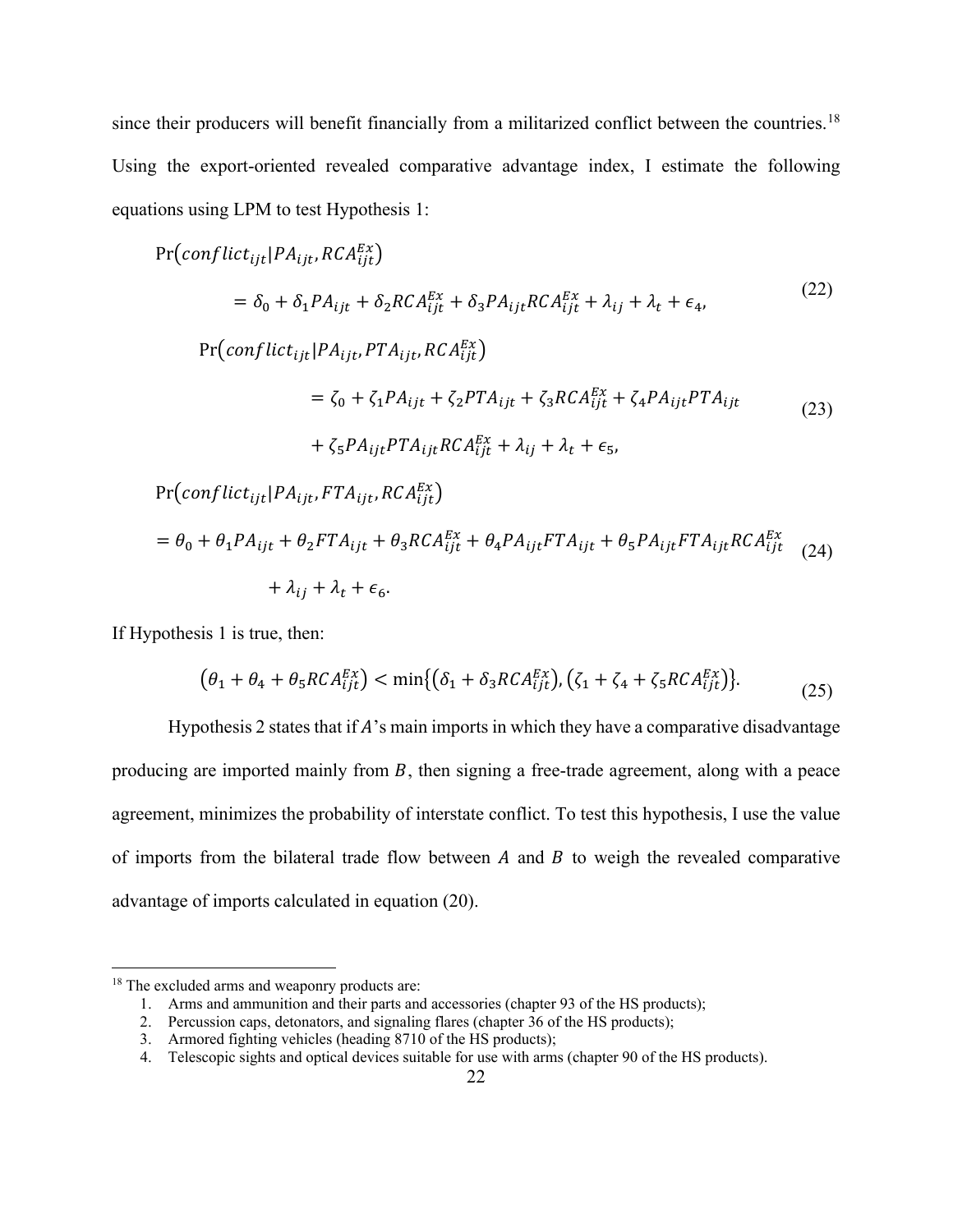<span id="page-22-0"></span>
$$
RCA_{ij}^{lm} = \sum_{p} \tau_{pij}^{lm} \times RCA_{pi}, \forall RCA_{pi} < 0,\tag{26}
$$

where  $\tau_{pij}^{lm}$  is the value of p imported by country *i* from country *j* divided by country *i*'s total imports of  $p$  from all of its trade partners. I only include products with  $RCA_{pi} < 0$  as these are the heavily imported products that country *i* does not have a comparative advantage in producing. Therefore, these products' consumers will be better off under a free trade agreement with the exporter country. Using the weighted index calculated in equation [\(26\),](#page-22-0) I estimate the following equations using LPM to test Hypothesis 2:

$$
Pr(conflict_{ijt}|PA_{ijt}, RCA_{ijt}^{lm})
$$
\n
$$
= \iota_0 + \iota_1 PA_{ijt} + \iota_2 RCA_{ijt}^{lm} + \iota_3 PA_{ijt}RCA_{ijt}^{lm} + \lambda_{ij} + \lambda_t + \epsilon_7,
$$
\n
$$
Pr(conflict_{ijt}|PA_{ijt}, PTA_{ijt}, RCA_{ijt}^{lm})
$$
\n
$$
= \kappa_0 + \kappa_1 PA_{ijt} + \kappa_2 PTA_{ijt} + \kappa_3 RCA_{ijt}^{lm} + \kappa_4 PA_{ijt}PTA_{ijt}
$$
\n
$$
+ \kappa_5 PA_{ijt}PTA_{ijt}RCA_{ijt}^{lm} + \lambda_{ij} + \lambda_t + \epsilon_8,
$$
\n
$$
Pr(conflict_{ijt}|PA_{ijt}, FTA_{ijt}, RCA_{ijt}^{lm})
$$
\n
$$
= \mu_0 + \mu_1 PA_{ijt} + \mu_2 FTA_{ijt} + \mu_3 RCA_{ijt}^{lm} + \mu_4 PA_{ijt}FTA_{ijt}
$$
\n
$$
+ \mu_5 PA_{ijt}FTA_{ijt}RCA_{ijt}^{lm} + \lambda_{ij} + \lambda_t + \epsilon_9.
$$
\n(29)

If Hypothesis 2 is true, then

<span id="page-22-1"></span>
$$
\left(\mu_1 + \mu_4 + \mu_5 RCA_{ijt}^{Ex}\right) < \min\left\{ \left(\iota_1 + \iota_3 RCA_{ijt}^{Ex}\right), \left(\kappa_1 + \kappa_4 + \kappa_5 RCA_{ijt}^{Ex}\right) \right\}.\tag{30}
$$

Hypothesis 3 states that if  $A$ 's export-oriented groups are main trade partners with  $B$ , and  $A$ 's goods are heavily dependent on imports from  $B$ , then signing the free trade agreement with  $B$ minimizes the likelihood of interstate conflict. To test this hypothesis, I estimate the following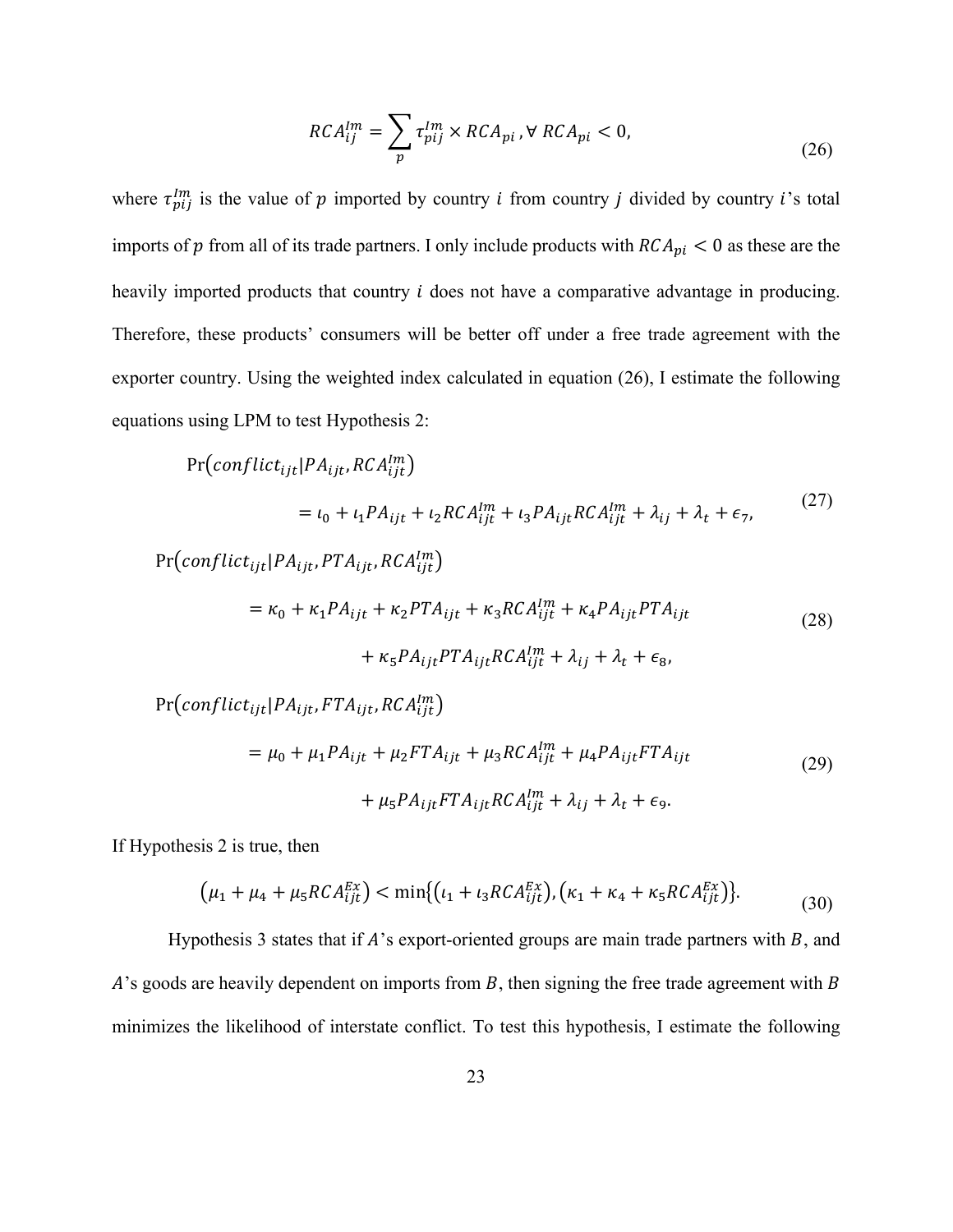equations using LPM:

$$
Pr\left(conflict_{ijt}|PA_{ijt}, RCA_{ijt}^{Ex}, RCA_{ijt}^{Im}\right)
$$
  
=  $\xi_0 + \xi_1 PA_{ijt} + \xi_2 RCA_{ijt}^{Ex} + \xi_3 RCA_{ijt}^{Im} + \xi_3 PA_{ijt} RCA_{ijt}^{Ex} RCA_{ijt}^{Im}$  (31)  
+  $\lambda_{ij} + \lambda_t + \epsilon_{10}$ ,

 $\Pr\big(\mathit{conflict}_{ijt} | PA_{ijt}, PTA_{ijt}, RCA^{Ex}_{ijt}, RCA^{lm}_{ijt}\big)$  $= \sigma_0 + \sigma_1 PA_{ijt} + \sigma_2 PTA_{ijt} + \sigma_3 RCA_{ijt}^{Ex} + \sigma_4 RCA_{ijt}^{Im} + \sigma_5 PA_{ijt} PTA_{ijt}$ +  $\sigma_6 P A_{ijt} P T A_{ijt} R C A_{ijt}^{tx} R C A_{ijt}^{tm} + \lambda_{ij} + \lambda_t + \epsilon_{11}$ (32)  $\Pr\big(\mathit{conflict}_{ijt} | PA_{ijt}, FTA_{ijt}, RCA^{EX}_{ijt}, RCA^{Im}_{ijt}\big)$ 

$$
= \psi_0 + \psi \theta_1 P A_{ijt} + \psi_2 F T A_{ijt} + \psi_3 R C A_{ijt}^{Ex} + \psi_4 R C A_{ijt}^{Im} + \psi_5 P A_{ijt} F T A_{ijt}
$$
  
+ 
$$
\psi_6 P A_{ijt} F T A_{ijt} R C A_{ijt}^{Ex} R C A_{ijt}^{Im} + \lambda_{ij} + \lambda_t + \epsilon_{12}.
$$
 (33)

If hypothesis 3 is true, then

$$
\begin{aligned} \left(\psi_1 + \psi_5 + \psi_6 RCA_{ijt}^{Ex} RCA_{ijt}^{Im}\right) \\ &< \min\{ \left(\xi_1 + \xi_3 RCA_{ijt}^{Ex} RCA_{ijt}^{Im}\right), \left(\sigma_1 + \sigma_5 + \sigma_6 RCA_{ijt}^{Ex} RCA_{ijt}^{Im}\right)\} .\end{aligned} \tag{34}
$$

#### 4. Results

[Table 3](#page-32-0) shows the results of the baseline regressions – equations [\(17\)](#page-19-0) to [\(19\).](#page-19-1) It shows that signing a peace agreement lowers the likelihood of conflict between countries disputing over a contiguous territory by at least 21 percent, significant at the 5 percent level. Signing a free trade agreement also lowers the likelihood of conflict by up to 5 percent, significant at the 5 percent significance level; the effect becomes statistically insignificant when controlling for the political and economic indicators, such as relative military power, formal alliance, democracy level, GDP per capita, trade as a percentage of GDP, and the unemployment level. Signing a non-reciprocal preferential trade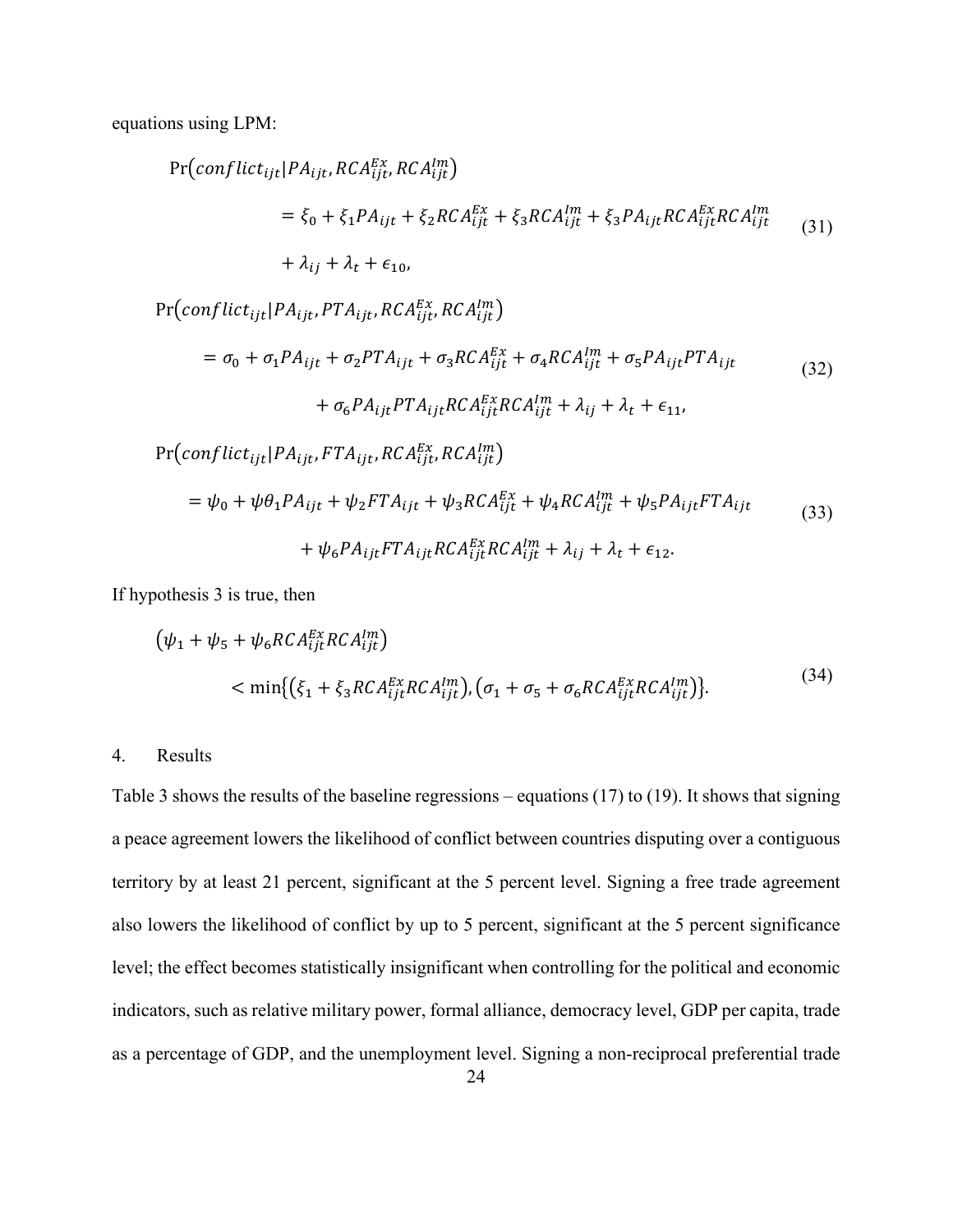agreement has no statistically significant effect on interstate conflict between the countries.

### [INSERT [Table 3](#page-32-0) HERE]

The results support Hypothesis 1, which states that if  $A$ 's export-oriented groups are major trading partners with country  $B$ , the likelihood of conflict between the two countries will be minimized under a free trade agreement. As predicted in the inequality [\(25\),](#page-21-1) signing a free trade agreement along with the peace agreement lowers the likelihood of conflict by up to 23 percent, while signing the peace agreement alone lowers the likelihood of conflict by 21 percent. Signing a non-reciprocal preferential trade agreement along with the peace agreement does not have a statistically significant effect on conflict. [Table 4](#page-33-0) shows the results of Hypothesis 1.

#### [INSERT [Table 4](#page-33-0) HERE]

The results also support Hypothesis 2 that if consumers in  $A$  are highly dependent on imports from  $B$ , then signing a free trade agreement with  $B$  will minimize the probability of conflict. As the inequality in [\(30\)](#page-22-1) predicts, signing a free trade agreement and a peace agreement minimizes the likelihood of conflict when the country is heavily dependent on imports from its rival. The probability of a militarized conflict declines by up to 18 percent, significant at the 5 percent level. In contrast, there is no statistically significant effect of signing a peace agreement and a preferential trade agreement, or only a peace agreement while the country is highly dependent on imports from its rival. The results of Hypothesis 2 are shown in [Table 5.](#page-34-0)

#### [INSERT [Table 5](#page-34-0) HERE]

The results in [Table 6](#page-35-0) support Hypothesis 3, which states that signing a free-trade agreement along with a peace agreement minimizes interstate conflict when the country's exportoriented groups are main trade partners with the rival and when it is heavily dependent on imports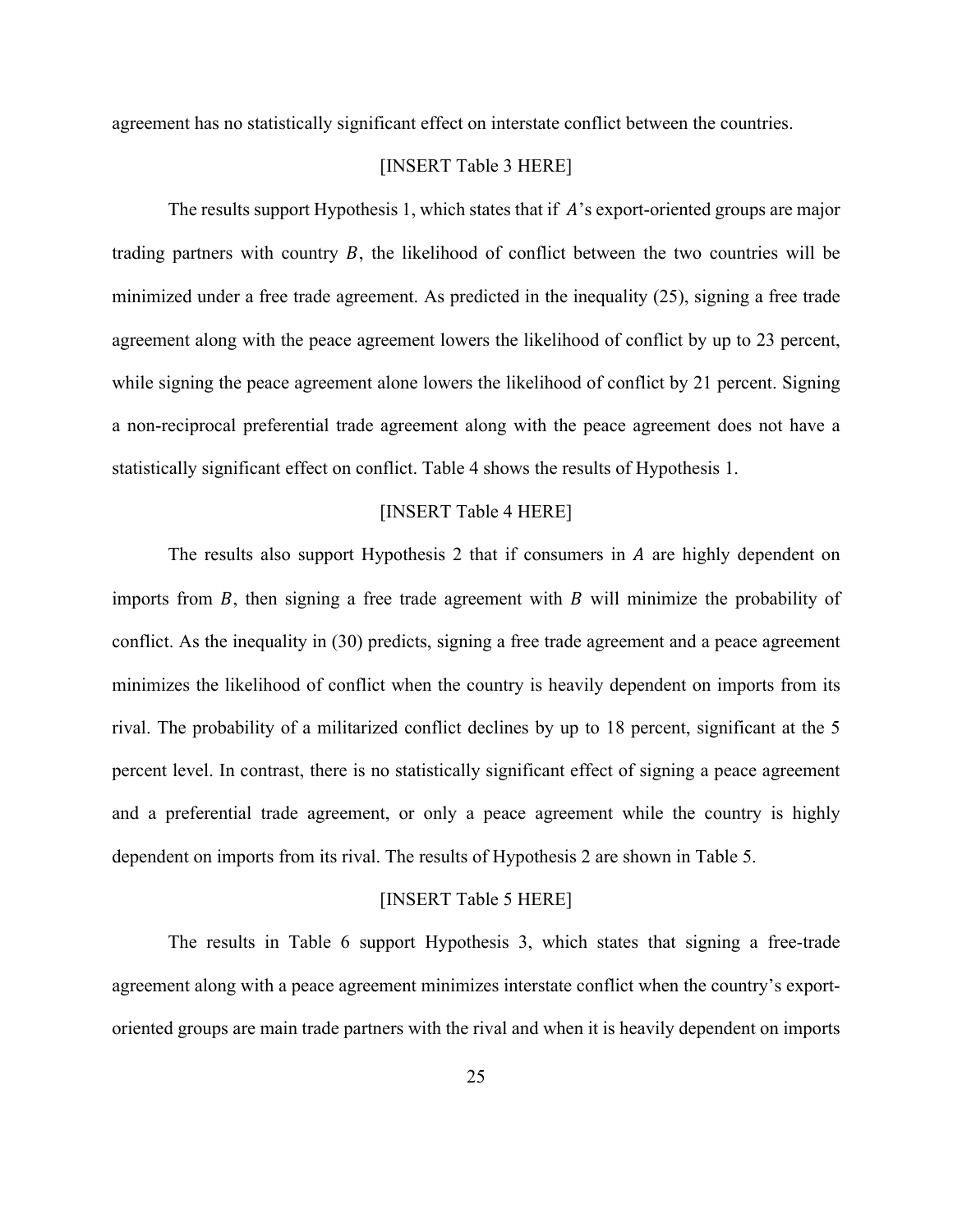from the other country. Columns 5 and 6 of [Table 6](#page-35-0) show that under these two conditions, signing a free trade agreement lower the probability of conflict by up to 21 percent. In contrast, signing a peace agreement alone lowers it by up to 16 percent. Accompanying the peace agreement with a non-reciprocal preferential trade agreement does not have a statistically significant effect on interstate conflict.

# [INSERT [Table 6](#page-35-0) HERE]

The overall results show that when the export-oriented industries and consumers benefit the most from a free-trade agreement, then signing a combination of a free-trade agreement and a peace agreement minimizes the likelihood of interstate conflict.

# 5. Summary and Conclusion

In this paper, I investigate whether signing a free-trade agreement along with a peace agreement, as opposed to a non-reciprocal preferential trade agreement along with a peace agreement or only a peace agreement, lowers the likelihood of conflict between two countries disputing over a territory that was once part of each country's homeland. I develop a game-theoretic model built on the protection-for-sale and conflict models. The model incorporates the decision-making process at the domestic and interstate levels. Based on the model's subgame perfect equilibrium, I test empirically whether the combination of a free-trade and a peace agreement is the most effective in lowering the probability of conflict when one country's export-oriented groups are the main trade partners of the other, or if one country is heavily dependent on imports from the other country. I find support to the hypotheses that, under these aforementioned conditions, signing a free trade agreement in addition to the peace agreement will lower the likelihood of a militarized conflict between the countries by up to 23 percent.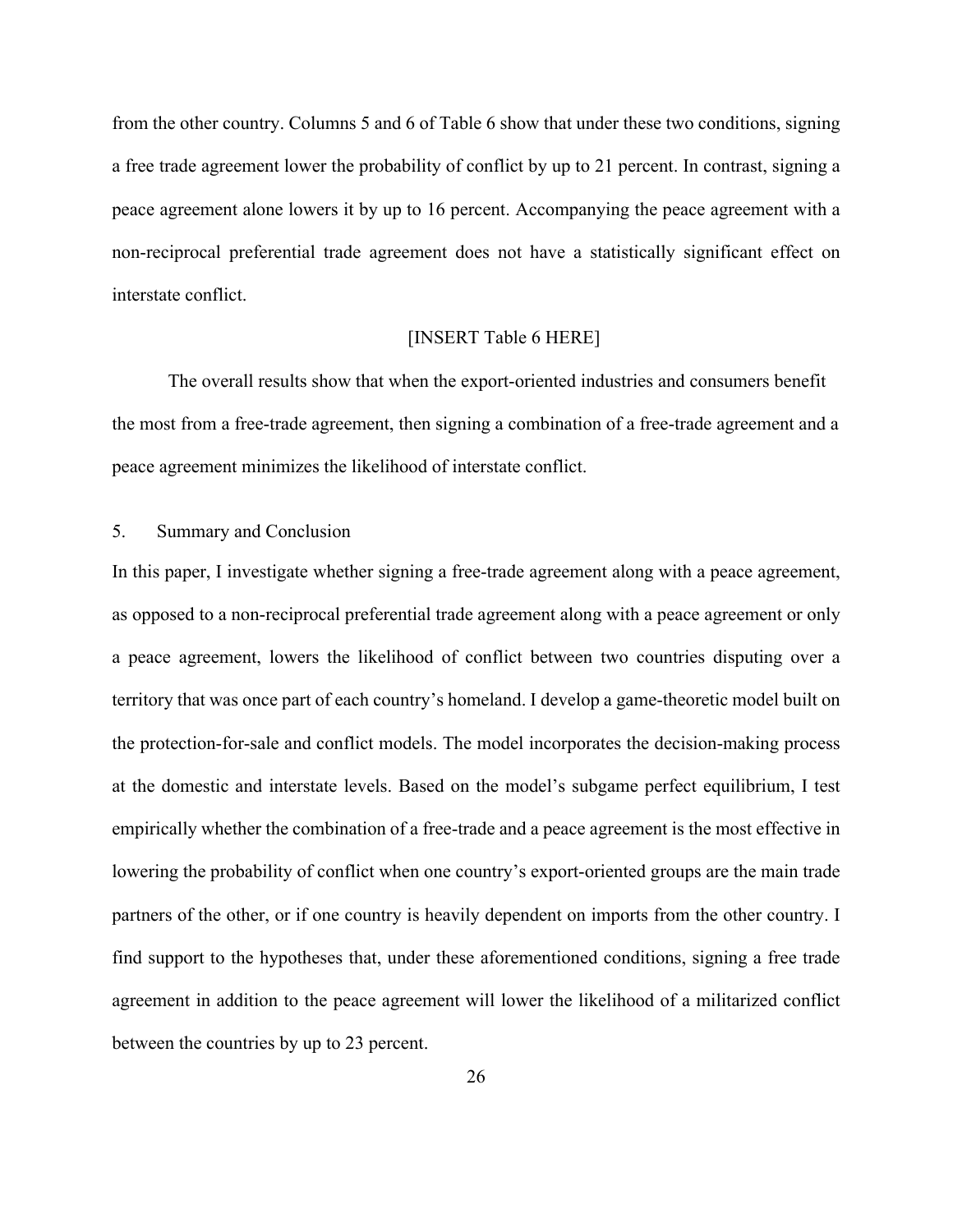The results do not suggest that a free-trade agreement by itself is enough to reduce conflict. A peace agreement is still essential to reduce future conflicts, although a peace agreement by itself may not have a significant effect on reducing conflict either. To minimize the likelihood of conflict, it is optimal to sign both agreements. This, however, would be the optimal solution when aggregate welfare and the welfare of the export-oriented groups is maximized under the free-trade agreement. The theoretical results suggest that this may not be the case when import-competing interest groups are organized and powerful enough to influence the country's foreign policy. It would be interesting to explore this hypothesis empirically to see if signing a free trade agreement would still have a negative effect on interstate conflict even when the import-competing groups are politically powerful. Or, if having politically powerful interest groups that oppose the free trade agreement would distort the relations with the country's rival in an attempt to sabotage the freetrade agreement that hurts them financially; thus, signing the free trade agreement would backfire.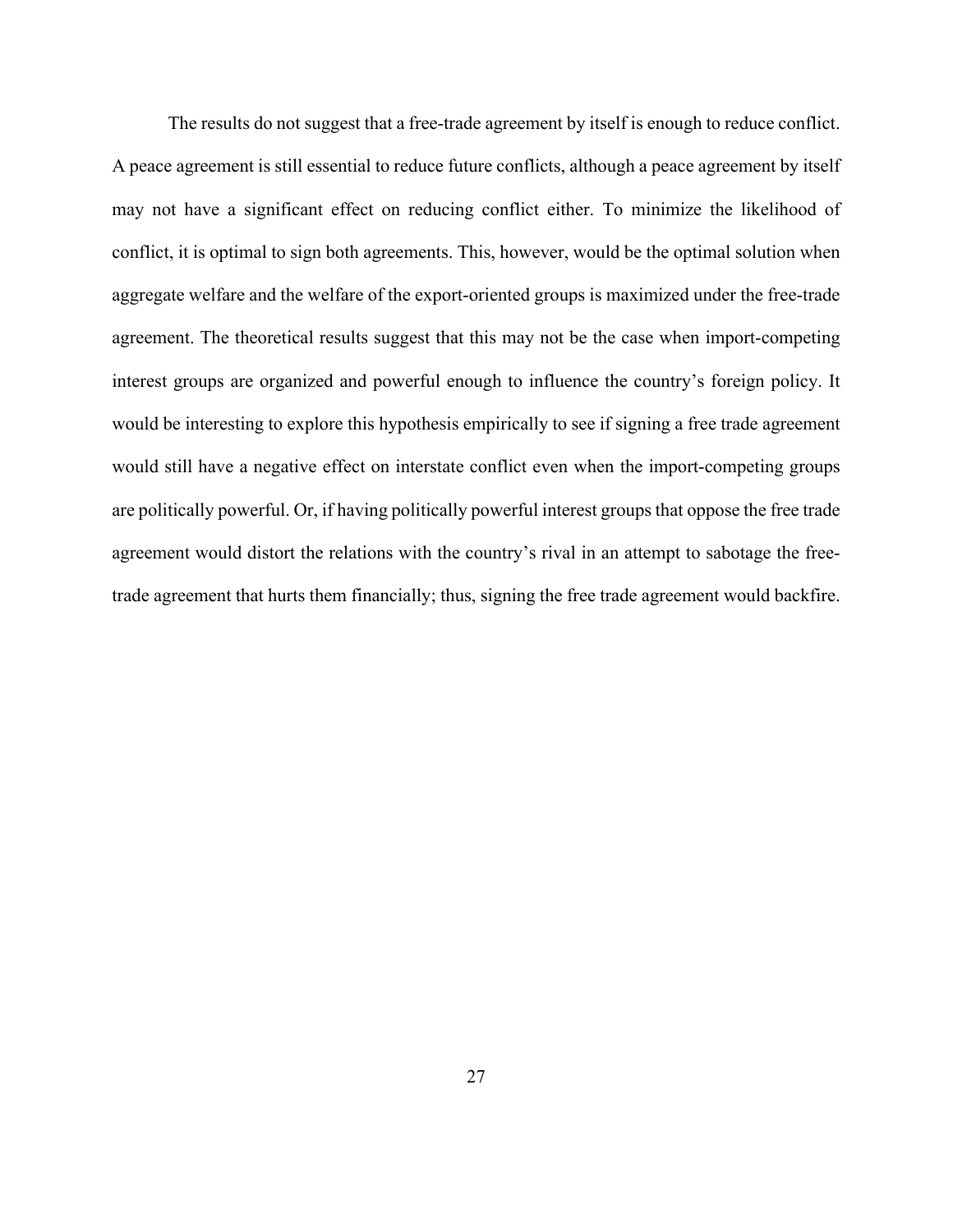# References

Baier, S. L. & Bergstrand, J. H., 2009. Estimating the effects of free trade agreements on international trade flows using matching econometrics. *Journal of International Economics,*  77(1), pp. 63-76.

Barbieri, K., 2002. *The Liberal Illusion: Does Trade Promote Peace?.* Ann Arbor: University of Michigan Press.

Bell, S. R. & Long, A. G., 2016. Trade Interdependence and the Use of Force: Do Issues Matter?. *International Interactions,* 42(5), pp. 750-773.

Cotterlaz, P. et al., 2020. CEPII Country Profiles: Indicators, Databases and Classifications. *CEPII Working Paper.*

Deutsch, K. W., Burrell, S. A. & Kann, R. A., 1957. *Political Community and the North Atlantic Area: International Organization in the Light of Historical Experience.* Princeton(New Jersey): Princeton University Press.

Doyle, M., 1997. *Ways of War and Peace: Realism, Liberalism, and Socialism.* New York: Norton.

Gaulier, G. & Zignago, S., 2010. BACI: International Trade Database at the Product-level. The 1994-2007 Version. *CEPII Working Paper, N°2010-23.*

Gibler, D. M., 2009. International military alliances, 1648-2008. *CQ Press.*

Grieco, J. M., 1988. Anarchy and the limits of cooperation: A realist critique of the newest liberal institutionalism. *International Organization,* 42(3), pp. 485-507.

Grossman, G. M. & Helpman, E., 1995b. Trade wars and trade talks. *Journal of Political Economy,* 103(4), pp. 675-708.

Head, K. & Mayer, T., 2014. Gravity Equations: Toolkit, Cookbook, Workhorse. In: G. Gopinath, E. Helpman & K. Rogoff, eds. *Handbook of International Economics, Vol. 4.*  s.l.:Elsevier.

Head, K., Mayer, T. & Ries, J., 2010. The erosion of colonial trade linkages after independence. *Journal of International Economics,* 81(1), pp. 1-14.

Keohane, R. O., 1990. International Liberalism Reconsidered. In: J. Dunn, ed. *The Economic Limits.* Cambridge: Cambridge University Press, pp. 165-193.

Kim, H. M. & Rousseau, D. L., 2005. The Classical Liberals Were Half Right (or Half Wrong): New Tests of the 'Liberal Peace'. *Journal of Peace Research,* 42(5), pp. 523-543.

Maoz, Z. et al., 2018. The Dyadic Militarized Interstate Disputes (MIDs) Dataset Version 3.0: Logic, Characteristics, and Comparisons to Alternative Datasets. *Journal of Conflict Resolution,*  63(3), pp. 811-835.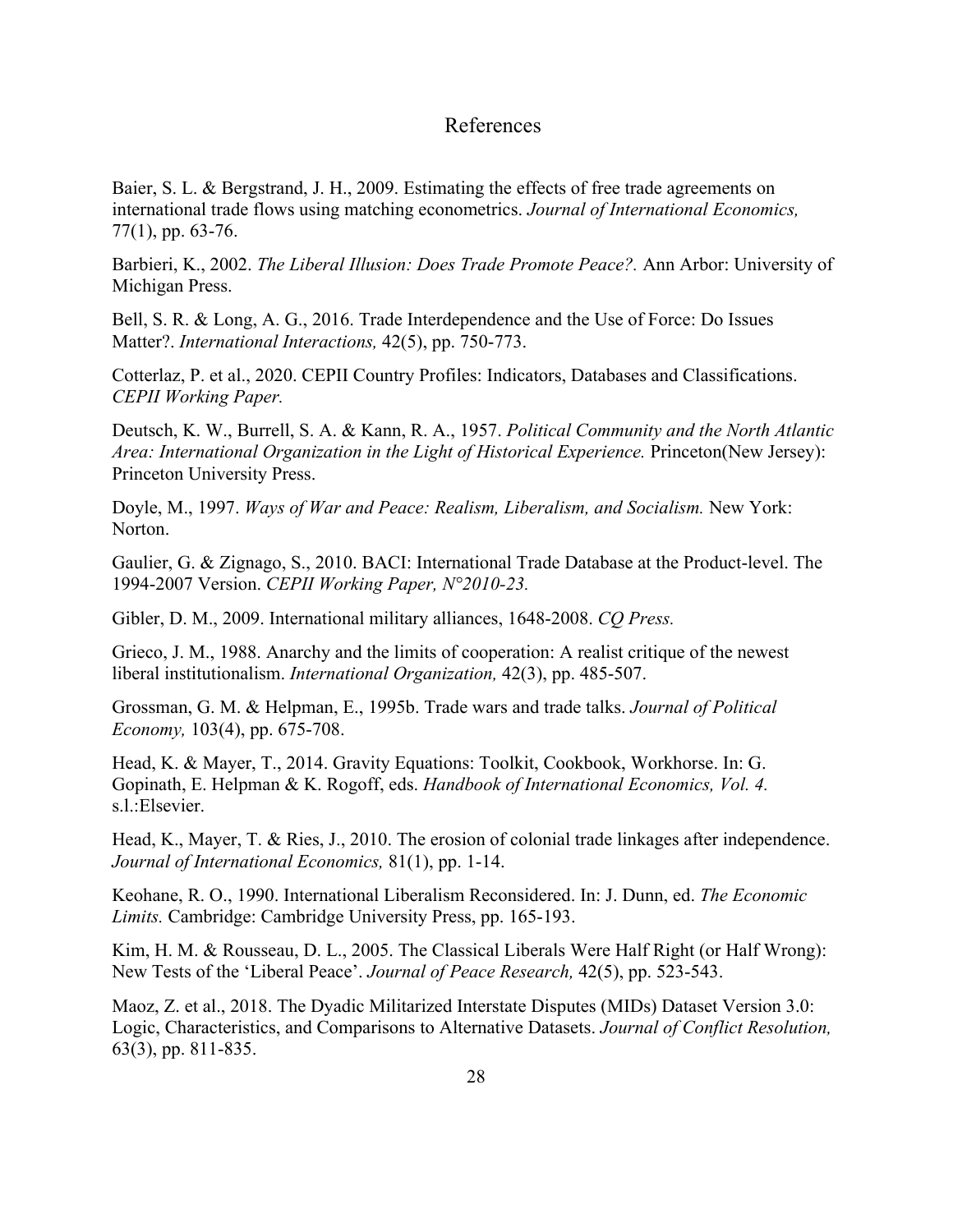Marshall, M. G., G. T. R. & Jaggers, K., 2017. Polity IV project: Political regime character-istics and transitions, 1800-2016. *Center for Systemic Peace.*

McDonald, P., 2009. *The invisible hand of peace: Capitalism, the war machine, and international relations theory.* New York: Cambridge University Press.

Mearsheimer, J. J., 1990. Back to the Future: Instability in Europe after the Cold War. *International Security,* 15(3), pp. 5-56.

Park, J., 2018. Economic Interdependence, Polity Type, Conflict and Peace: When Does Interdependence Cause Peace and Cause War?. *Journal of International and Area Studies,* 25(1), pp. 21-36.

Pettersson, T. & Öberg, M., 2020. Organized violence, 1989-2019. *Journal of Peace Research,*   $57(4)$ .

Polachek, S., 1980. Conflict and trade. *Journal of Conflict Resolution,* 24(1), pp. 55-78.

Russett, B. & Oneal, J., 2001. *Triangulating Peace: Democracy, Interdependence, and International Organizations.* New York(NY): Norton.

Said, E. W., 2000. *The End of the Peace Process: Oslo and After.* New York: Pantheon Books.

Sellak, M., 2019. *Essays on international trade and economics of conflict.* s.l.:s.n.

Simmons, B., 2003. Pax Mercatoria and the Theory of the State. In: E. D. Mansfield & B. M. Pollins, eds. *Economic Interdependence and International Conflict: New Perspectives on an Enduring Debate.* Ann Arbor: The University of Michigan Press, pp. 31-43.

Singer, J. D., 1987. Reconstructing the Correlates of War Dataset on Material Capabilities of States, 1816-1985. *International Interactions,* Volume 14, pp. 115-132.

Singer, J. D., Bremer, S. & Stuckey, J., 1972. Capability Distribution, Uncertainty, and Major Power War, 1820-1965. In: B. Russett, ed. *Peace, War, and Numbers.* Beverly Hills: Sage, pp. 19-48.

Tanious, M. E., 2019. The Impact of Economic Interdependence on the Probability of Conflict Between States: The Case of "American-Chinese Relationship on Taiwan Since 1995". *Review of Economics and Political Science,* 4(1), pp. 38-53.

Tir, J., Schafer, P., Diehl, P. & Goertz, G., 1998. Territorial Changes, 1816-1996: Procedures and Data. *Conflict Management and Peace Science,* Volume 16, pp. 89-97.

Waltz, K., 1970. The Myth of National Interdependence. In: C. P. Kindleberger, ed. *The International Corporation : A Symposium.* Cambridge(Massachusetts): MIT Press, pp. 205-223.

World Bank, 2017. *World Development Indicators.* [Online] Available at: https://datacata-log.worldbank.org/dataset/world-development-indicators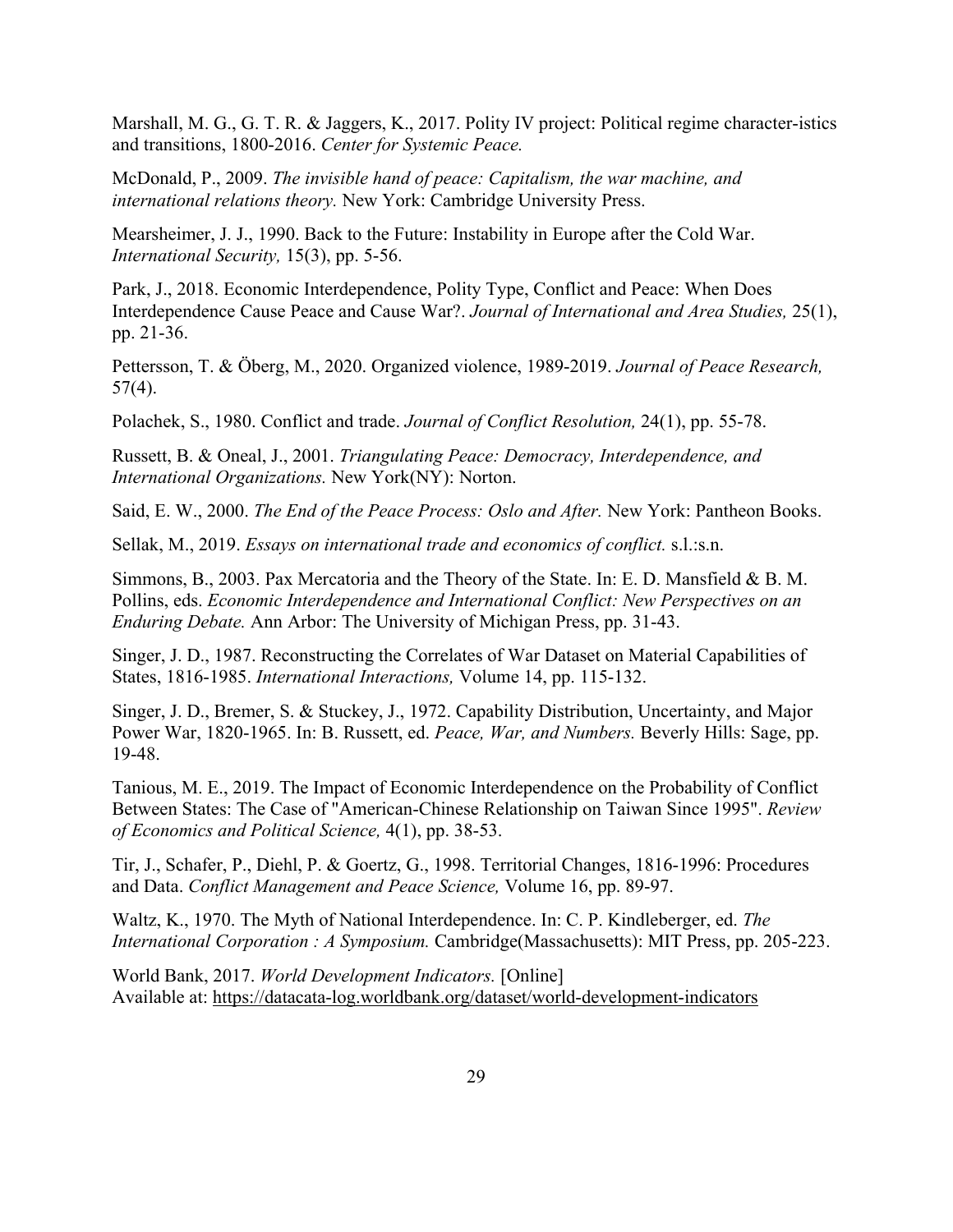# **Figures**

<span id="page-29-0"></span>Figure 1. Extensive-Form of the Noncooperative Bargaining Game



 $(G_A^{PA}, G_B^{PA})$   $(G_A^{W}, G_B^{W})$  $(G_A^{PTA}, G_B^{PTA})$  $(G_A^{W}, G_B^{W})$  $(G_A^{FTA}, G_B^{FTA})$   $(G_A^{W}, G_B^{W})$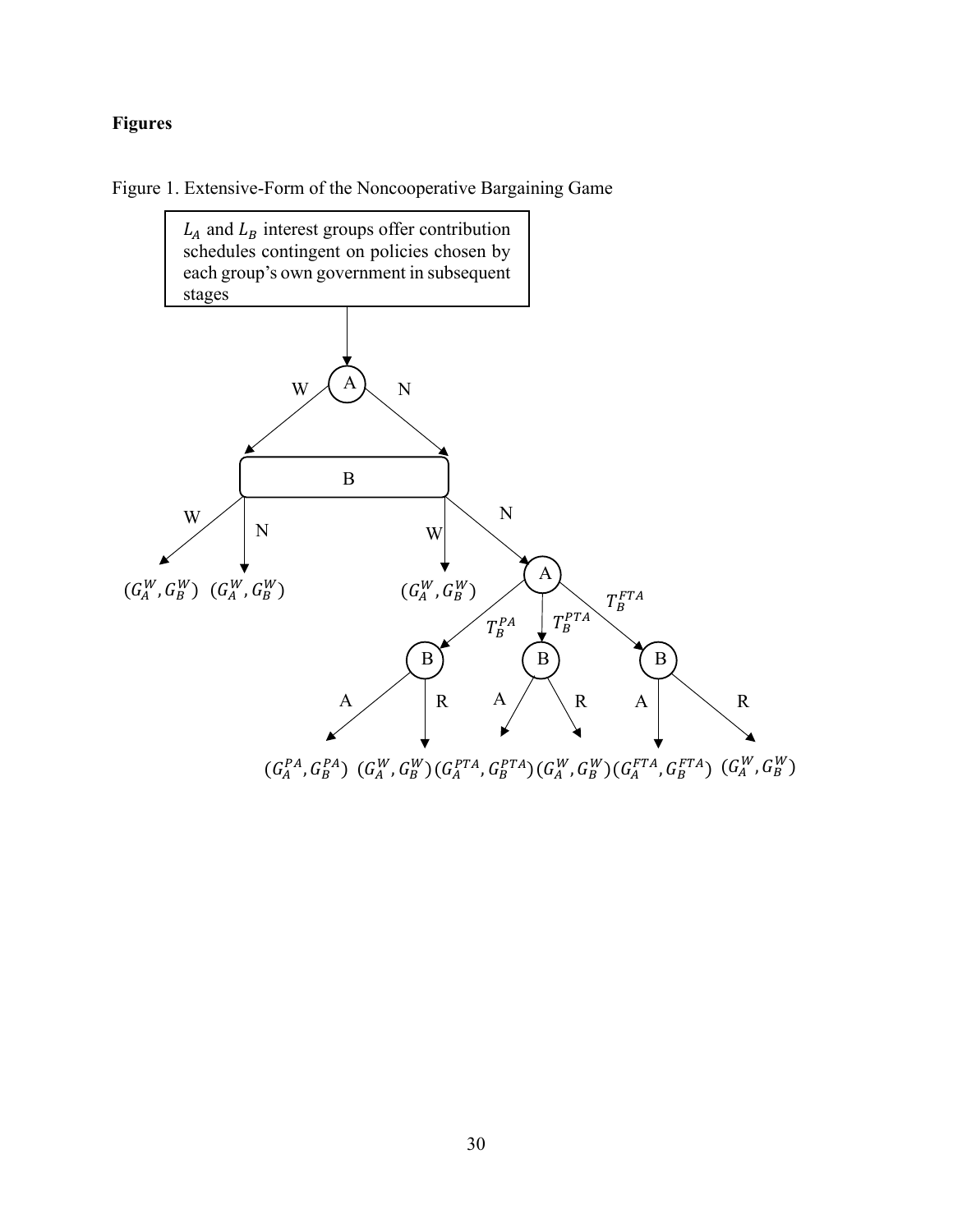# **Tables**

| Preferred<br>proposal              | Scenario                                                                                        | Impact on the probability of conflict                                                                                                                                                                |  |  |
|------------------------------------|-------------------------------------------------------------------------------------------------|------------------------------------------------------------------------------------------------------------------------------------------------------------------------------------------------------|--|--|
| Free Trade<br>Agreement<br>(FTA)   | Welfare and contributions<br>are maximized under the<br><b>FTA</b>                              | $Pr(conflict)^{FTA}$<br>$\leq$ min {Pr(conflict) <sup>PTA</sup> , Pr(conflict) <sup>PA</sup> }                                                                                                       |  |  |
|                                    | Welfare is maximized<br>under the FTA, but interest<br>groups are in favor of the<br><b>PTA</b> | $Pr(conflict)^{FTA}$ < $Pr(conflict)^{PA}$<br>$Pr(conflict)^{FTA}$ < $Pr(conflict)^{PTA}$ if the gain<br>in welfare is significantly larger than the loss in<br>contributions                        |  |  |
|                                    | Contributions are<br>maximized, but aggregate<br>welfare is not                                 | $Pr(conflict)^{FTA}$ <<br>$min\{Pr(conflict)^{PTA}, Pr(conflict)^{PA}\}$ if<br>$\omega_s^{FTA} > \omega_s^{PA}$ and if the gain in contributions is<br>significantly larger than the loss in welfare |  |  |
| Preferential<br>Trade<br>Agreement | Welfare and contributions<br>are maximized under a<br><b>PTA</b>                                | $Pr(conflict)^{PTA}$<br>$\leq$ min{Pr(conflict) <sup>FTA</sup> , Pr(conflict) <sup>PA</sup> }                                                                                                        |  |  |
| (PTA)                              | Welfare is maximized, but<br>interest groups are in favor<br>of the FTA                         | $Pr(conflict)^{PTA} < Pr(conflict)^{PA}$<br>$Pr(conflict)^{PTA}$ < $Pr(conflict)^{FTA}$ if the gain<br>in welfare is significantly larger than the loss in<br>contributions                          |  |  |
| Peace<br>Agreement<br>(PA)         | Contributions are<br>maximized, but aggregate<br>welfare is not                                 | $Pr(conflict)^{PA}$ <<br>$min\{Pr(conflict)^{FTA}, Pr(conflict)^{PTA}\}$ if the<br>gain in contributions is significantly larger than<br>the loss in welfare                                         |  |  |

<span id="page-30-0"></span>Table 1. Preferred Peace Proposal Under Different Scenarios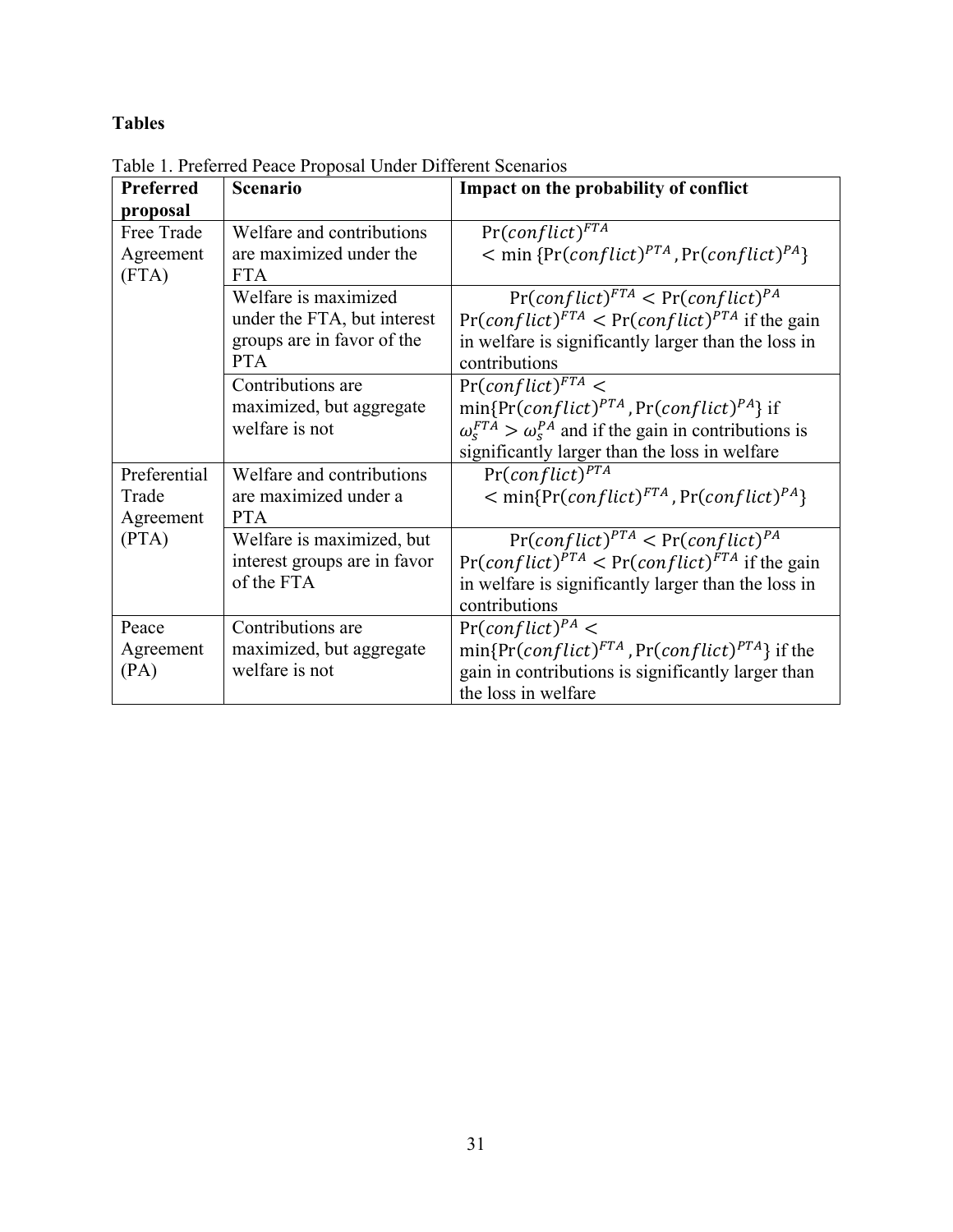<span id="page-31-0"></span>

| Table $\angle$ . Summary Statistics                      |                    |             |                     |                  |                         |
|----------------------------------------------------------|--------------------|-------------|---------------------|------------------|-------------------------|
| <b>VARIABLES</b>                                         | (1)<br>$\mathbf N$ | (2)<br>Mean | (3)<br>Std.<br>Dev. | (4)<br>Min       | (5)<br>Max              |
|                                                          |                    |             |                     |                  |                         |
| Panel A. Interstate Conflict                             |                    |             |                     |                  |                         |
| $1 =$ Incident of interstate conflict                    | 4,224              | 0.112       | 0.315               | $\boldsymbol{0}$ | $\mathbf{1}$            |
|                                                          |                    |             |                     |                  |                         |
| Panel B. Peace and Trade Agreements                      |                    |             |                     |                  |                         |
| $1 =$ Peace agreement signed                             | 4,224              | 0.0227      | 0.149               | $\boldsymbol{0}$ | 1                       |
| $1 =$ Free-trade agreement signed                        | 4,224              | 0.271       | 0.445               | $\boldsymbol{0}$ | $\mathbf{1}$            |
| $1 = \text{Non-reciprocal preferential trade agreement}$ | 4,224              | 0.0571      | 0.232               | $\boldsymbol{0}$ | $\mathbf{1}$            |
|                                                          |                    |             |                     |                  |                         |
| Panel C. Revealed Comparative Advantage                  |                    |             |                     |                  |                         |
| Relative comparative advantage, imports                  | 3,615              | $-6.539$    | 13.24               | $-199.3$         | $\theta$                |
| Relative comparative advantage, exports                  | 3,628              | 12.97       | 31.33               | $\boldsymbol{0}$ | 448.6                   |
|                                                          |                    |             |                     |                  |                         |
| Panel D. Control Variables                               |                    |             |                     |                  |                         |
| Country A's CINC                                         | 3,513              | 0.0163      | 0.0329              | 0.00004          | 0.208                   |
| Country B's CINC                                         | 3,514              | 0.0163      | 0.0329              | 0.00004          | 0.208                   |
| Relative military power index                            | 3,387              | $-0.0001$   | 2.270               | $-7.411$         | 7.411                   |
| Number of defense agreements signed                      | 4,224              | 0.326       | 0.510               | $\boldsymbol{0}$ | $\overline{2}$          |
| Number of neutrality treaties                            | 4,224              | 0.0848      | 0.279               | $\boldsymbol{0}$ | $\mathbf{1}$            |
| Number of nonaggression treaties                         | 4,224              | 0.402       | 0.634               | $\boldsymbol{0}$ | $\overline{\mathbf{3}}$ |
| Number of entente agreements                             | 4,224              | 0.431       | 0.612               | $\boldsymbol{0}$ | $\overline{2}$          |
| Number of formal alliance treaties                       | 4,224              | 1.243       | 1.626               | $\boldsymbol{0}$ | 6                       |
| $1 =$ Formal alliance between A and B                    | 4,224              | 0.431       | 0.495               | $\boldsymbol{0}$ | $\mathbf{1}$            |
| Country A's Polity IV score                              | 3,050              | 5.631       | 5.947               | $-10$            | 10                      |
| Country B's Polity IV score                              | 3,046              | 5.659       | 5.922               | $-10$            | 10                      |
| $1 = A$ is a democracy                                   | 3,050              | 0.748       | 0.434               | $\boldsymbol{0}$ | $\mathbf{1}$            |
| $1 = B$ is a democracy                                   | 3,046              | 0.750       | 0.433               | $\boldsymbol{0}$ | $\mathbf{1}$            |
| A's GDP per capita [in thousands]                        | 3,424              | 11.63       | 13.25               | 0.112            | 64.18                   |
| A's trade as a percentage of its GDP                     | 3,472              | 71.17       | 34.35               | 0.167            | 343.6                   |
| A's unemployment level                                   | 3,558              | 9.231       | 6.030               | 0.398            | 37.25                   |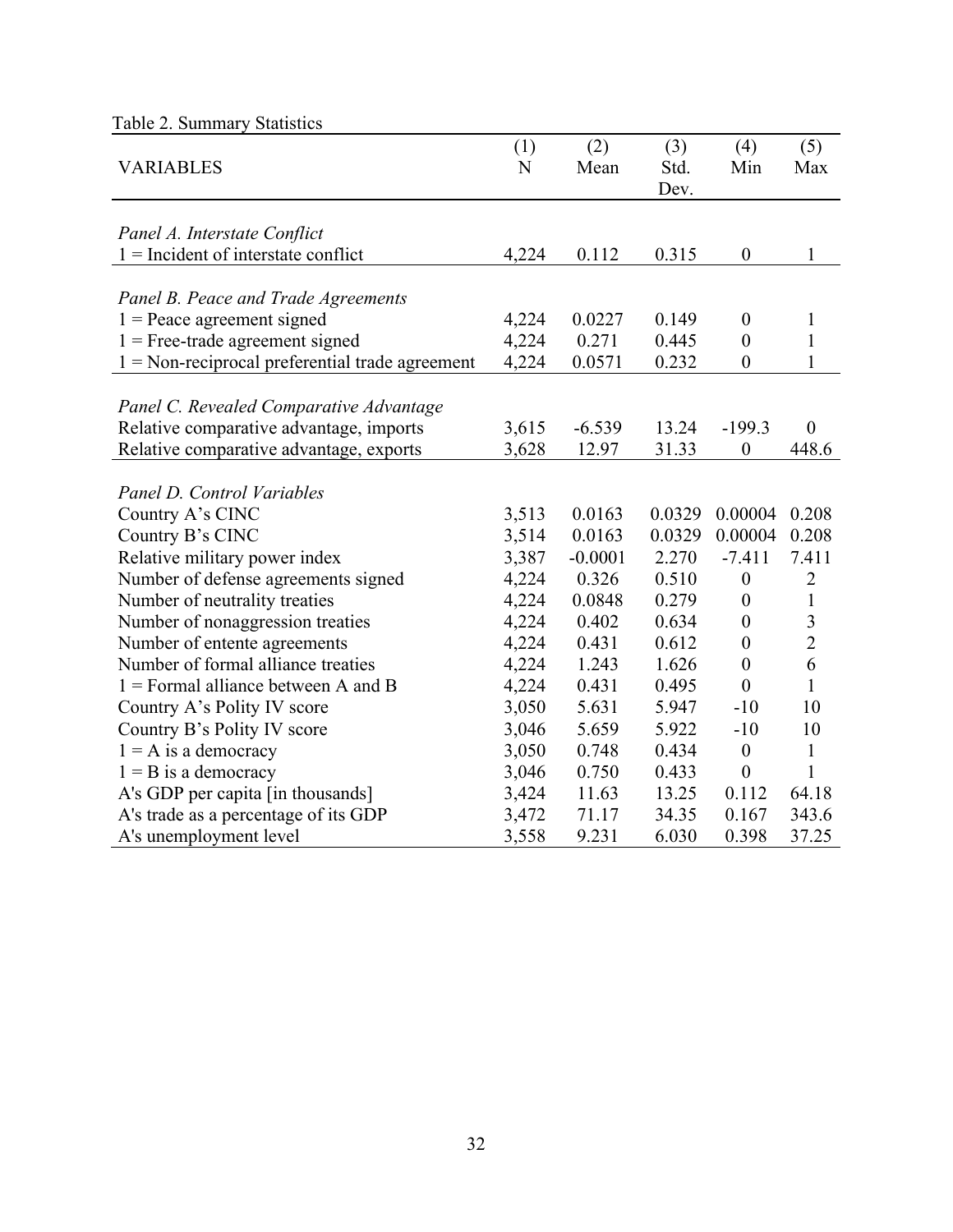| abre 5. Basemie: marginar Erreet on are i robability |          |            |            | $\sigma$ - $\sigma$ - $\sigma$ - $\sigma$ - $\sigma$ - $\sigma$ - $\sigma$ - $\sigma$ - $\sigma$ |            |            |
|------------------------------------------------------|----------|------------|------------|--------------------------------------------------------------------------------------------------|------------|------------|
|                                                      | (1)      | (2)        | (3)        | (4)                                                                                              | (5)        | (6)        |
| <b>VARIABLES</b>                                     | PA       | <b>PA</b>  | $PA +$     | $PA +$                                                                                           | $PA +$     | $PA +$     |
|                                                      |          |            | <b>PTA</b> | <b>PTA</b>                                                                                       | <b>FTA</b> | <b>FTA</b> |
| $1 =$ Peace agreement signed                         | $-0.2**$ | $-0.224*$  |            |                                                                                                  |            |            |
|                                                      | (0.103)  | (0.115)    |            |                                                                                                  |            |            |
| $1 = Non-reciprocal$                                 |          |            | 0.0524     | $-0.00455$                                                                                       |            |            |
| preferential trade agreement                         |          |            | (0.0402)   | (0.0373)                                                                                         |            |            |
| $1 =$ Free-trade agreement                           |          |            |            |                                                                                                  | $-0.04**$  | $-0.0142$  |
| signed                                               |          |            |            |                                                                                                  | (0.0171)   | (0.0267)   |
| Relative military power index                        |          | $-0.00721$ |            | $-0.00480$                                                                                       |            | $-0.00461$ |
|                                                      |          | (0.0629)   |            | (0.0631)                                                                                         |            | (0.0626)   |
| $1$ = Formal alliance between                        |          | $-0.0830$  |            | $-0.0826$                                                                                        |            | $-0.0831$  |
| A and B                                              |          | (0.0532)   |            | (0.0529)                                                                                         |            | (0.0533)   |
| $1 = A$ is a democracy                               |          | $-0.088**$ |            | $-0.099**$                                                                                       |            | $-0.098**$ |
|                                                      |          | (0.0363)   |            | (0.0400)                                                                                         |            | (0.0399)   |
| $1 = B$ is a democracy                               |          | $-0.10***$ |            | $-0.09**$                                                                                        |            | $-0.089**$ |
|                                                      |          | (0.0370)   |            | (0.0393)                                                                                         |            | (0.0392)   |
| A's GDP per capita [in]                              |          | $-0.00269$ |            | $-0.00267$                                                                                       |            | $-0.00308$ |
| thousands]                                           |          | (0.00200)  |            | (0.00198)                                                                                        |            | (0.00256)  |
| A's trade as a percentage of                         |          | 0.000583   |            | 0.000522                                                                                         |            | 0.000495   |
| its GDP                                              |          | (0.00076)  |            | (0.00078)                                                                                        |            | (0.00074)  |
| A's unemployment level                               |          | $-0.008**$ |            | $-0.007**$                                                                                       |            | $-0.007**$ |
|                                                      |          | (0.00330)  |            | (0.00336)                                                                                        |            | (0.00326)  |
| Observations                                         | 4,224    | 2,274      | 4,224      | 2,274                                                                                            | 4,224      | 2,274      |
| Dyad Fixed Effects                                   | Yes      | Yes        | Yes        | Yes                                                                                              | Yes        | Yes        |
| Year Fixed Effects                                   | Yes      | Yes        | Yes        | Yes                                                                                              | Yes        | Yes        |

<span id="page-32-0"></span>Table 3. Baseline: Marginal Effect on the Probability of Interstate Conflict

Robust standard errors in parentheses

\*\*\* p<0.01, \*\* p<0.05, \* p<0.1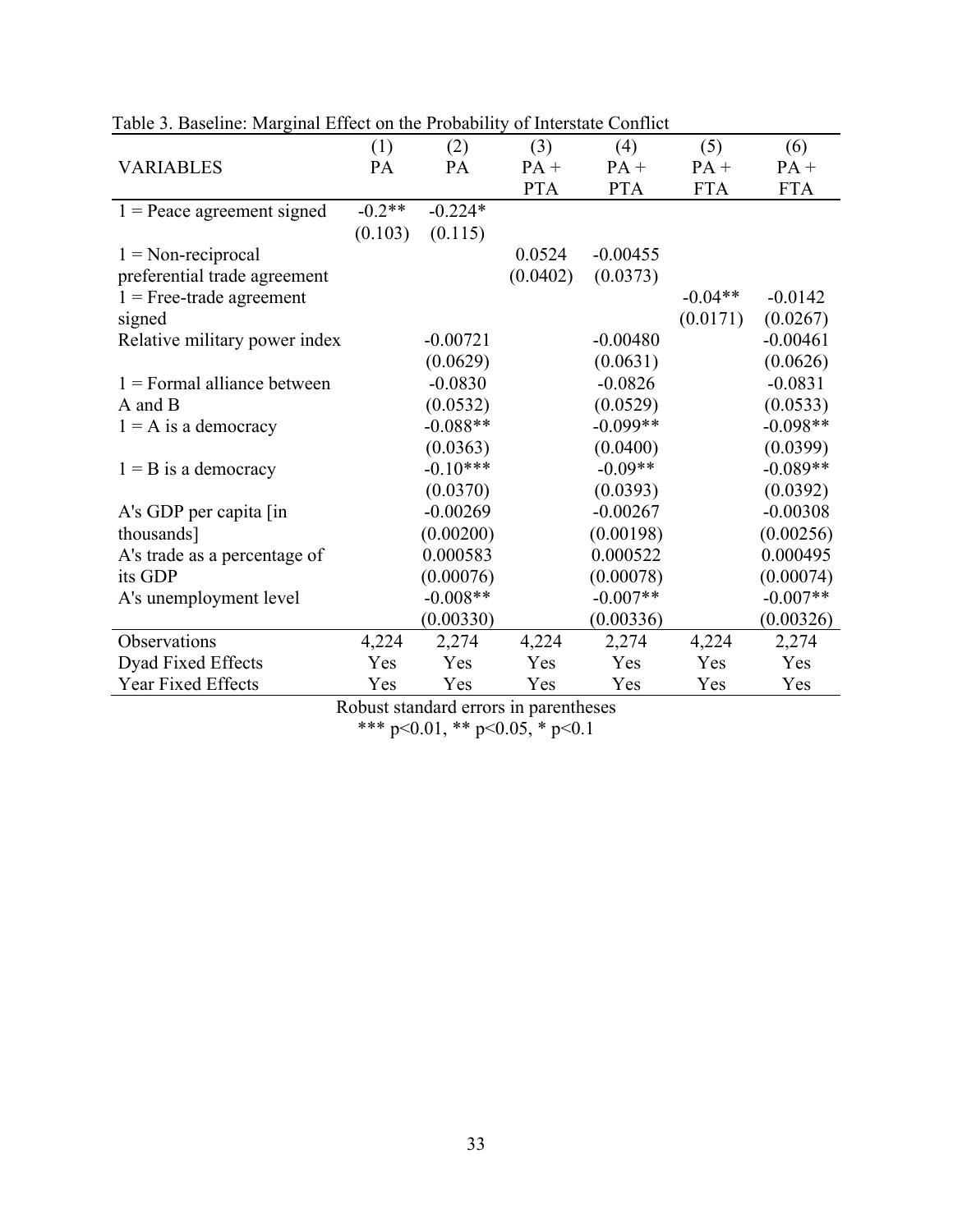|                       | $\ldots$<br>(1) | (2)        | (3)        | (4)         | (5)         | (6)         |
|-----------------------|-----------------|------------|------------|-------------|-------------|-------------|
| <b>VARIABLES</b>      | PA              | PA         | $PA + PTA$ | $PA + PTA$  | $PA + FTA$  | $PA + FTA$  |
| $1 = Peace$           | $-0.206**$      | $-0.206**$ | $-0.0298$  | $-0.0762$   | $-0.234**$  | $-0.221**$  |
| agreement             | (0.105)         | (0.100)    | (0.105)    | (0.102)     | (0.108)     | (0.104)     |
| signed                |                 |            |            |             |             |             |
| $1 = \text{Non}$      |                 |            | 0.0526     | $-0.0128$   |             |             |
| reciprocal            |                 |            | (0.0427)   | (0.0370)    |             |             |
| preferential          |                 |            |            |             |             |             |
| trade agreement       |                 |            |            |             |             |             |
| $1 =$ Free-trade      |                 |            |            |             | $-0.051***$ | $-0.0185$   |
| agreement             |                 |            |            |             | (0.0173)    | (0.0266)    |
| signed                |                 |            |            |             |             |             |
| Relative              | 0.00001         | $-0.00004$ | 0.000327   | 0.000287    | 0.000134    | $-8.86e-05$ |
| comparative           | (0.00029)       | (0.0003)   | (0.00032)  | (0.000333)  | (0.000391)  | (0.000268)  |
| advantage,            |                 |            |            |             |             |             |
| exports               |                 |            |            |             |             |             |
| Relative              |                 | $-0.00767$ |            | $-0.00893$  |             | $-0.00675$  |
| military power        |                 | (0.0630)   |            | (0.0640)    |             | (0.0626)    |
| index                 |                 |            |            |             |             |             |
| $1 =$ Formal          |                 | $-0.0840$  |            | $-0.0827$   |             | $-0.0835$   |
| alliance between      |                 | (0.0532)   |            | (0.0524)    |             | (0.0536)    |
| A and B               |                 |            |            |             |             |             |
| $1 = A$ is a          |                 | $-0.087**$ |            | $-0.0842**$ |             | $-0.0858**$ |
| democracy             |                 | (0.0362)   |            | (0.0355)    |             | (0.0354)    |
| $1 = B$ is a          |                 | $-0.10***$ |            | $-0.0983**$ |             | $-0.0952**$ |
| democracy             |                 | (0.0371)   |            | (0.0383)    |             | (0.0396)    |
| A's GDP per           |                 | $-0.00259$ |            | $-0.00264$  |             | $-0.00302$  |
| capita [in            |                 | (0.002)    |            | (0.00196)   |             | (0.00259)   |
| thousands]            |                 |            |            |             |             |             |
| A's trade as a        |                 | 0.000565   |            | 0.000512    |             | 0.000501    |
| percentage of its     |                 | (0.0008)   |            | (0.000775)  |             | (0.000735)  |
| <b>GDP</b>            |                 |            |            |             |             |             |
| A's                   |                 | $-0.007**$ |            | $-0.0073**$ |             | $-0.0071**$ |
| unemployment          |                 | (0.0033)   |            | (0.00329)   |             | (0.00325)   |
| Observations          | 3,628           | 2,268      | 3,628      | 2,268       | 3,628       | 2,268       |
| Dyad Fixed            | Yes             | Yes        | Yes        | Yes         | Yes         | Yes         |
| Effects               |                 |            |            |             |             |             |
| Year Fixed<br>Effects | Yes             | Yes        | Yes        | Yes         | Yes         | Yes         |
|                       |                 |            |            |             |             |             |

<span id="page-33-0"></span>Table 4. Hypothesis 1: Marginal Effect on the Probability of Interstate Conflict

Robust standard errors in parentheses

\*\*\* p<0.01, \*\* p<0.05, \* p<0.1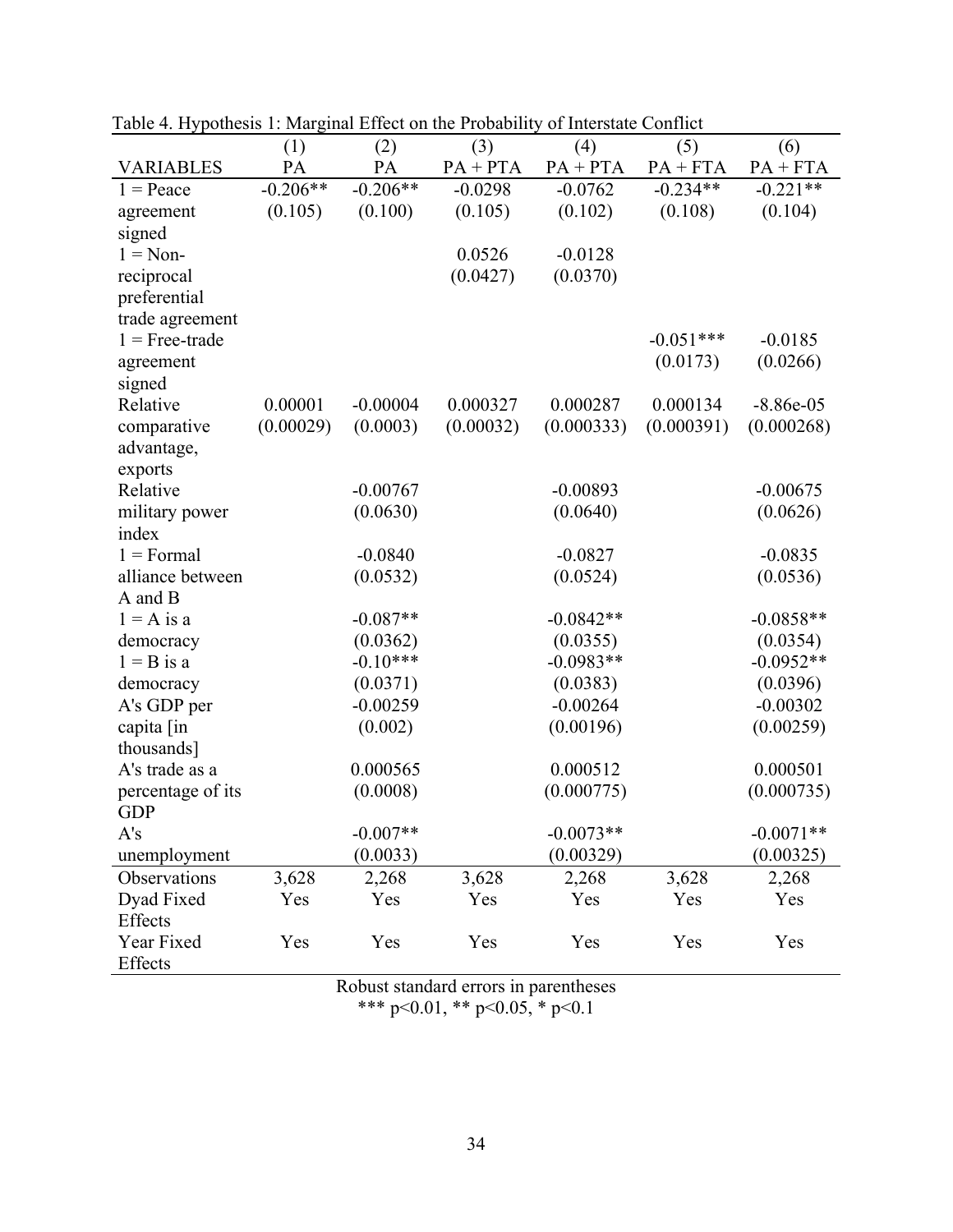|                   | (1)         | (2)          | (3)          | (4)            | (5)          | (6)          |
|-------------------|-------------|--------------|--------------|----------------|--------------|--------------|
| <b>VARIABLES</b>  | PA          | PA           | $PA + PTA$   | $PA + PTA$     | $PA + FTA$   | $PA + FTA$   |
| $1 = Peace$       | $-0.131$    | $-0.0865$    | 0.0596       | 0.0397         | $-0.182**$   | $-0.129*$    |
| agreement         | (0.0997)    | (0.0897)     | (0.146)      | (0.123)        | (0.0869)     | (0.0783)     |
| signed            |             |              |              |                |              |              |
| $1 = \text{Non}$  |             |              | $0.0798*$    | 0.0125         |              |              |
| reciprocal        |             |              | (0.0412)     | (0.0335)       |              |              |
| preferential      |             |              |              |                |              |              |
| trade agreement   |             |              |              |                |              |              |
| $1 =$ Free-trade  |             |              |              |                | $-0.0508***$ | $-0.0200$    |
| agreement         |             |              |              |                | (0.0174)     | (0.0270)     |
| signed            |             |              |              |                |              |              |
| Relative          | $-0.000388$ | $-0.00122**$ | $-0.00220**$ | $-0.00266$ *** | $-0.000750$  | $-0.00190**$ |
| comparative       | (0.00055)   | (0.000554)   | (0.000987)   | (0.00101)      | (0.000834)   | (0.000785)   |
| advantage,        |             |              |              |                |              |              |
| imports           |             |              |              |                |              |              |
| Relative          |             | $-0.00386$   |              | $-0.00608$     |              | 0.00138      |
| military power    |             | (0.0639)     |              | (0.0659)       |              | (0.0639)     |
| index             |             |              |              |                |              |              |
| $1 =$ Formal      |             | $-0.0876$    |              | $-0.0856$      |              | $-0.0922*$   |
| alliance between  |             | (0.0548)     |              | (0.0539)       |              | (0.0541)     |
| A and B           |             |              |              |                |              |              |
| $1 = A$ is a      |             | $-0.0903**$  |              | $-0.0875**$    |              | $-0.0876**$  |
| democracy         |             | (0.0358)     |              | (0.0348)       |              | (0.0342)     |
| $1 = B$ is a      |             | $-0.104***$  |              | $-0.102***$    |              | $-0.0971**$  |
| democracy         |             | (0.0367)     |              | (0.0378)       |              | (0.0389)     |
| A's GDP per       |             | $-0.00270$   |              | $-0.00275$     |              | $-0.00324$   |
| capita [in        |             | (0.00202)    |              | (0.00199)      |              | (0.00260)    |
| thousands]        |             |              |              |                |              |              |
| A's trade as a    |             | 0.000607     |              | 0.000532       |              | 0.000529     |
| percentage of its |             | (0.000792)   |              | (0.000800)     |              | (0.000753)   |
| <b>GDP</b>        |             |              |              |                |              |              |
| A's               |             | $-0.00759**$ |              | $-0.00776**$   |              | $-0.00704**$ |
| unemployment      |             | (0.00331)    |              | (0.00330)      |              | (0.00326)    |
| level             |             |              |              |                |              |              |
| Observations      | 3,615       | 2,259        | 3,615        | 2,259          | 3,615        | 2,259        |
| Dyad Fixed        | Yes         | Yes          | Yes          | Yes            | Yes          | Yes          |
| Effects           |             |              |              |                |              |              |
| Year Fixed        | Yes         | Yes          | Yes          | Yes            | Yes          | Yes          |
| Effects           |             |              |              |                |              |              |

<span id="page-34-0"></span>Table 5. Hypothesis 2: Marginal Effect on the Probability of Interstate Conflict

Robust standard errors in parentheses \*\*\* p<0.01, \*\* p<0.05, \* p<0.1